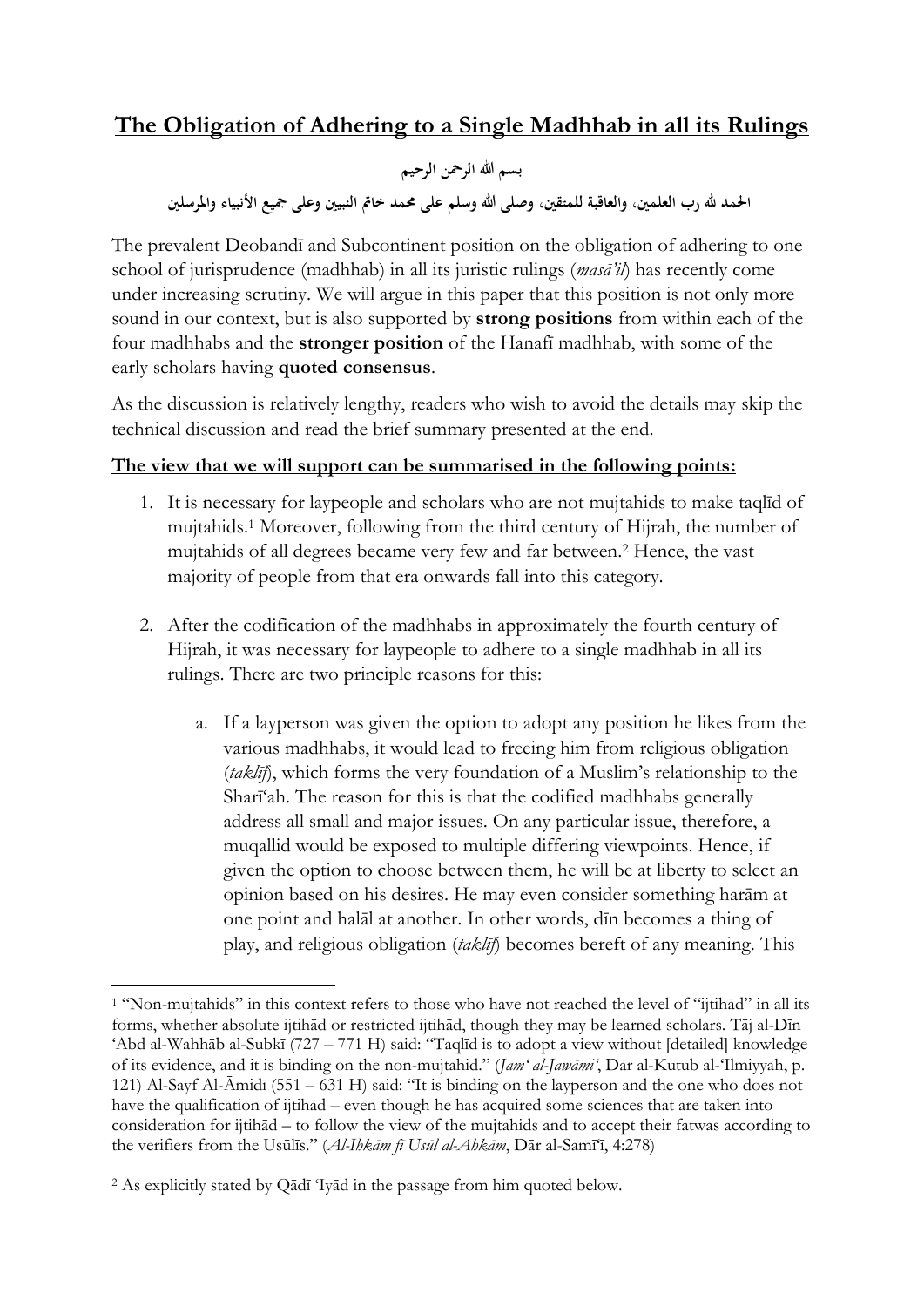dangerous implication has been expressly mentioned or alluded to by a number of major early authorities, including the early Shāfi'ī mujtahids known as the "Ashāb al-Wujūh," al-Juwaynī (419 – 478 H), al-Ghazālī (450 – 505 H), Ilkiyā al-Harrāsī (450 – 504), al-Arsābandī al-Hanafī (d. 512 H), al-Jīlī (470 – 541 H), al-Māzirī (453 – 536 H) and Ibn al-Munayyir al-Mālikī (620 – 683 H). Their statements or the opinions transmitted from them will be quoted below.

Furthermore, if given the option of selecting any opinion one likes, a person may unknowingly fall into talfīq<sup>3</sup> which is invalid by consensus.<sup>4</sup> Moreover, it may open the door to selecting opinions outside of the established madhhabs, leading to following shādhdh<sup>5</sup> opinions, something that has been strongly condemned by the 'ulamā'. <sup>6</sup> These further implications have been alluded to, in particular, by al-Māzirī. Hence, the obligation of following a single madhhab is a precautionary measure against these negative repercussions.

b. If given the option of following any madhhab one wished on different issues, a major inconsistency will arise in a layperson's juristic methodology. Each Imām and his madhhab has a distinct methodology and distinct points of reference to earlier proto-madhhabs. If a layperson followed different madhhabs on different issues, it would lead to contradictions in the basic principles on which the rulings are based. For example, if someone followed the Hanafī madhhab in one ruling which is based on a particular principle and the Shāfi'ī madhhab on another ruling which is based on a contradictory principle, a contradiction will arise in the legal methodology, even though both issues may apparently seem distinct. 7

<sup>6</sup> It is reported from Imām al-Awzā'ī (d. 157 H) that he said: "The one who selects the rareties of the 'ulamā' exits Islām." (*Usūl al-Iftā' wa Ādābuh*, Makataba Ma'ārif al-Qur'ān, p. 206)

**<sup>.</sup>** <sup>3</sup> Literally meaning "to join together", talfīq is to make taqlīd of two or more Imāms in one issue in such a way that the resultant action is regarded as invalid by all the Imāms whose taqlīd was made.

<sup>4</sup> 'Allāmah Qāsim ibn Qutlūbughā (d. 879 H) said: "The ruling produced from talfīq is invalid by the consensus of the Muslims." (*Al-Tashīh wa l-Tarjīh 'alā Mukhtasar al-Qudūrī*, Dār al-Kutub al-'Ilmiyyah, pp. 122-3)

<sup>5</sup> Marginal and fringe opinions which were rejected and condemned by the overwhelming majority of 'ulamā'. Examples include the permissibility of mut'ah marriage, the permissibility of selling one silver coin for two on spot and the permissibility of musical instruments.

<sup>7</sup> The scholars of Usūl discuss a particular situation known as *'adam al qawl bi 'l-fasl* (the nonexistence of an opinion of distinction). If there are two issues, 'A' and 'B', and a group of scholars took opinion 'X' in both A and B and a second group took opinion 'Y' in both A and B, but there is no scholar who held the opinion of X in one and Y in the other, this is known as "*'adam al qawl bi 'l-fasl*". Now, would it be permissible for a later scholar to adopt an opinion which makes a "distinction"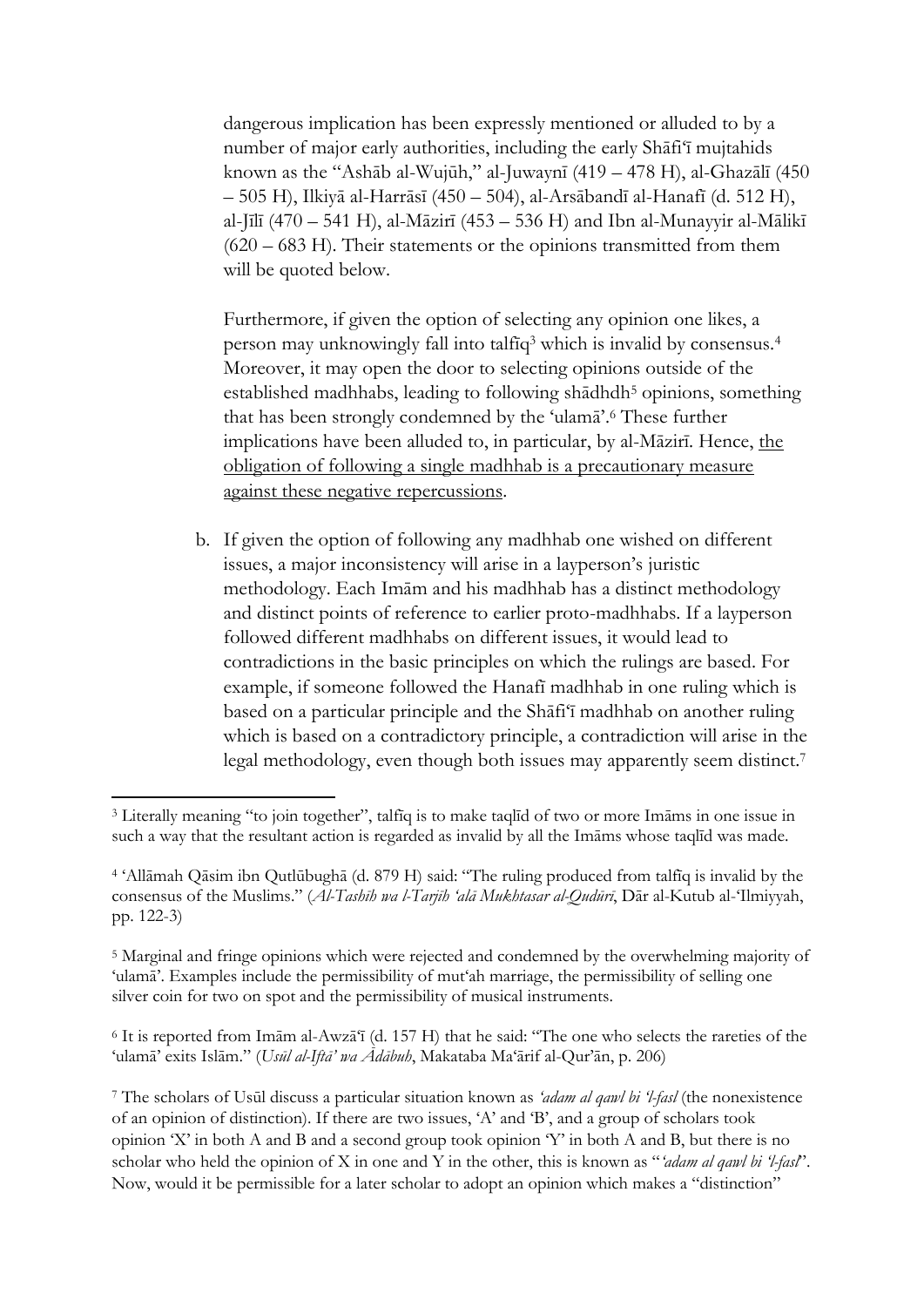'Allāmah Anwar Shāh Kashmīrī explained this point in his *Fayd al-Bārī*. A translation of this passage can be found in the appendix below. Qādī 'Iyād (476 – 544 H) also mentions this and al-Juwaynī may have alluded to it, as will be discussed below.

It is important to note here that when we speak about the necessity of restricting oneself to a single madhhab, we do not mean the views of only the founder of the madhhab, but the collective input of all the mujtahid scholars of that madhhab. The reason is that the developed madhhab represents the conclusions of one unified pattern or school of juristic thought. The prohibition of taking from multiple mujtahids in the later period, therefore, applies only to inter-madhhab disagreements and not necessarily intra-madhhab divergence. See the statements of Abu l-'Abbās al-Nātifī (d. 446) and Ibn Hamdān al-Hanbalī (603 – 695 H) quoted below.<sup>8</sup> Furthermore, the ruling under discussion applies to normal circumstances. In exceptional cases, where there is extreme difficulty in acting on the dictates of one madhhab, the ruling may change.

3. In the first few centuries of Islām, before the codification of the major madhhabs, a common person was permitted to adopt the views of different mujtahids on different issues. In this period, non-mujtahids were generally limited in the number of mujtahids they had access to and limited in the resources at their disposal for attaining firm knowledge of the view of a particular mujtahid on a certain issue of jurisprudence. As a result, the laypeople of this time were not able to seek out the opinions of scholars who held the easiest opinions on different issues. <sup>9</sup> In other words, unlike the situation in the later period, a layperson of this time would not generally be aware that there are multiple differing opinions on a

between the two, i.e. opinion X in one and opinion Y in the other? The answer given by the author of *Usūl al-Shāshī* is that if the ruling given on B by both groups is based on the same principle on which their opinions on A was based, then it is not permissible, as to do so would be to adopt two contradictory principles. (*Usūl al-Shāshī*, Dār al-Gharb al-Islāmī, pp. 213-4)

<sup>8</sup> Imām Ahmad al-Wanshirīsī al-Mālikī (d. 914 H) said: "What is understood from the force of the speech of these imāms – may the pleasure of Allāh be upon them – is that that which is prohibited is seeking out the easiest opinions of all the madhhabs, not a single madhhab. The verification is that there is no [apparent] distinction, but that which they made the reason for the prohibition, in that it will lead to relinquishing [religious] responsibility in every issue that is differed upon, only becomes completely apparent in the first [i.e. seeking out the easiest opinions of all the madhhabs] not the second [i.e. seeking out the easiest opinions within a madhhab]; because a matter is often prohibited in one madhhab by agreement and permissible in another by agreement or disagreement, so if we permitted seeking out dispensations from [all] the madhhabs it will lead to what they said, because what the madhhabs [all] agree upon is few. Seeking out the easiest opinions of one madhhab is not so, as it has fewer negative repercussions than the first." (*Al-Mi'yār al-Mu'rib*, 12:32)

<sup>9</sup> Ibn al-Munayyir al-Mālikī of the seventh century mentioned this point. See his quote below under the section, "The Layperson has no Madhhab"?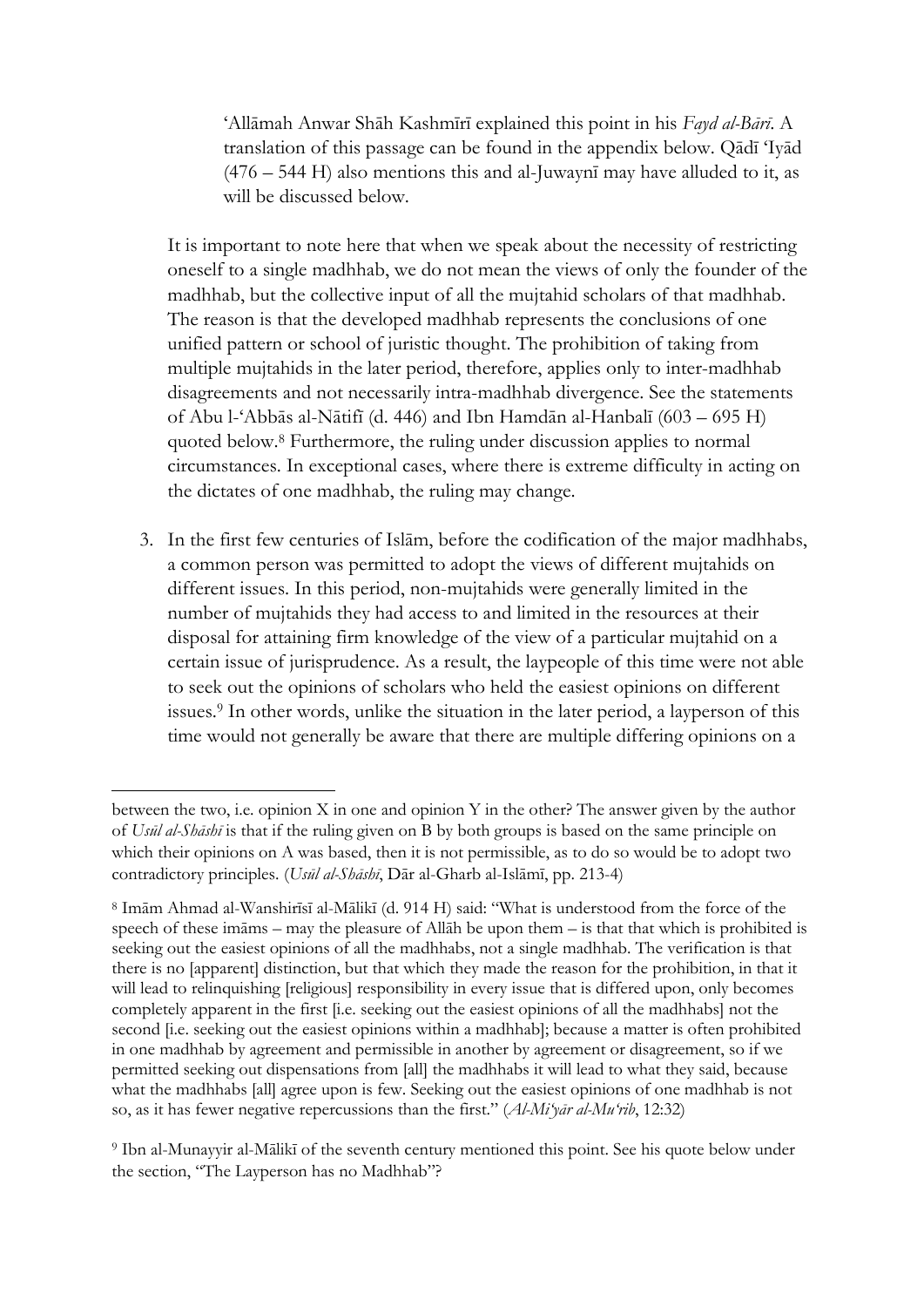particular issue. On the contrary, when he receives a verdict, that may be the first and only opinion he finds on that issue.

Furthermore, a layperson would normally refer to the mujtahids of a particular town, like Makkah, Madīnah or Kūfah.<sup>10</sup> Scholars belonging to a particular town were generally unified in the broad contours of their juristic methodology. As a consequence, a layman would not be subject to a great degree of inconsistency in legal opinions and methodology even if he were to ask multiple mujtahids. The permissibility of adopting the views of multiple mujtahids was, moreover, based on necessity. Laypeople generally lacked access to a single mujtahid or school for verdicts on all issues of jurisprudence. Hence, to restrict them to a single mujtahid would not have been possible. Imām al-Juwaynī and others have made reference to this point. In the present time too, if it is extremely difficult to follow one madhhab due to lack of access to all positions of the school or extreme ignorance, the same rule will apply.

After the codification of madhhabs, it became necessary for a non-mujtahid to adopt one madhhab, and follow it in all its rulings. The layperson in this time in most places of the Muslim world would be exposed to the known opinions of the different madhhabs. Hence, giving legitimacy to adopt the view of any madhhab on any issue would lead to great inconsistency in the juristic methodology of a muqallid. The potential for selecting the easier opinions and playing with dīn became much more real. At this stage, a muqallid was exposed to multiple opinions in single issues, as opposed to the earlier period when the laypeople were generally not exposed to multiple opinions on single issues. Hence, giving him the option to choose between them will free him of religious obligation (*taklīf*), and allow him to select opinions based on his desires. Moreover, a muqallid is only qualified to assess which madhhab he feels is in general superior. He does not have the ability to adjudicate between them in individual issues. Hence, as al-Ghazālī explicitly mentions, and others have suggested, the only reason why a muqallid would follow multiple mujtahids in the later period is in following his desires (*tashahhī*), even if he does not realise it.

4. Finally, it is necessary to have conviction that the madhhab one follows is correct, as stated by Fakhr al-Dīn Muhammad ibn Mahmūd al-Hanafī (d. ca. 570 H) and others. This is achieved by accepting the words of trusted scholars or based on widespread recognition of the madhhab or other such indications, as mentioned in the statement of Imām al-Ghazālī quoted below. The reason for this obligation is that the rules of Sharī'ah depend on one's belief in their veracity. If one is in doubt or does not have conviction that what he is following is correct, the rules of Sharī'ah cannot correctly be implemented.

1

<sup>10</sup> It is mentioned in *Sahīh al-Bukhārī*, for example, that the people of Madīnah would follow exclusively the verdicts of Zayd ibn Thābit.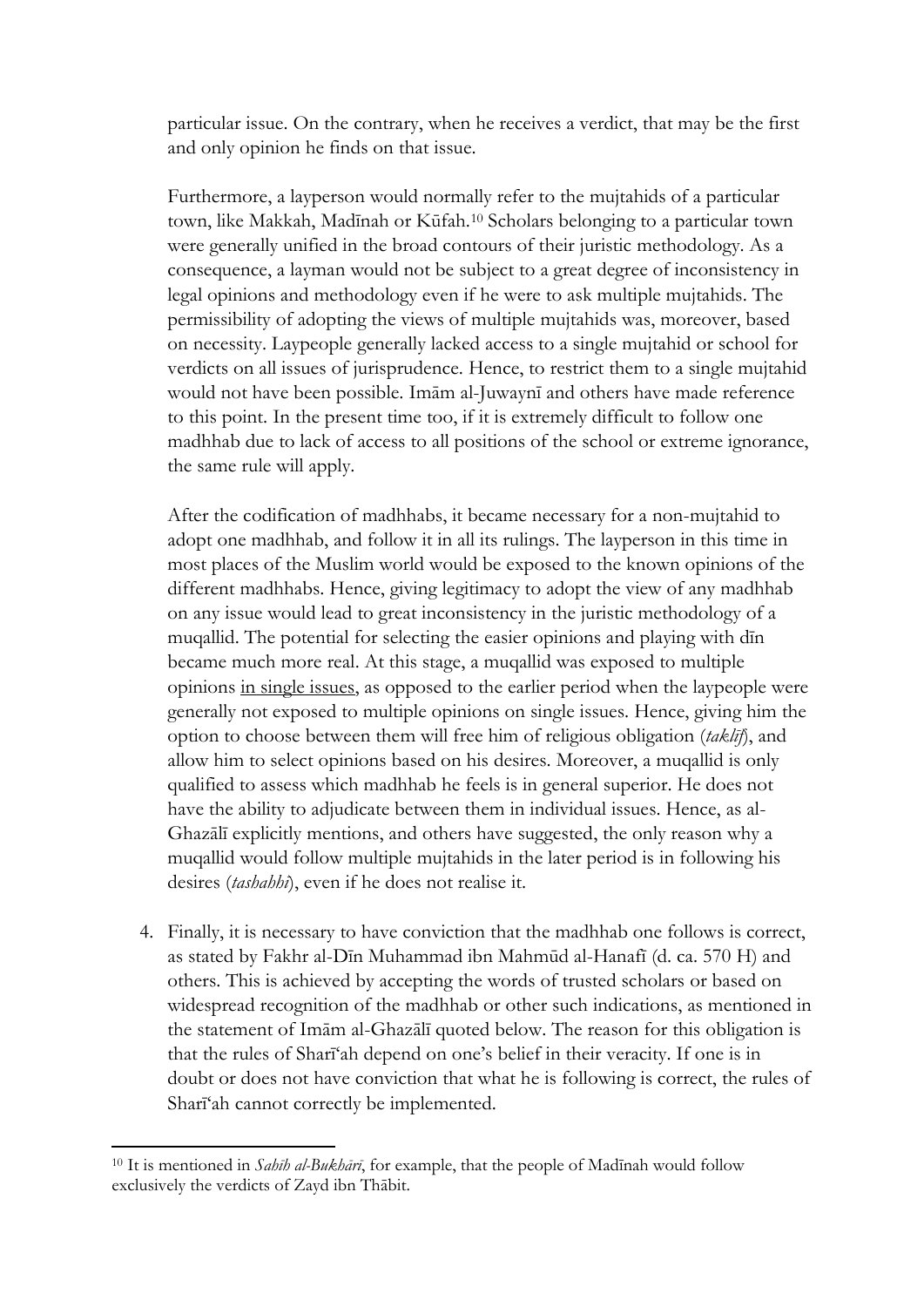According to the scholars of juristic theory, the correct view in a point of ijtihādī difference is in reality only one, although all mujtahids are on a right path and are rewarded for their ijtihād; and they, as well as their followers, will be excused for any error in ijtihād that falls within the parameters of legitimate disagreement. Hence, one must feel confident that the path he has chosen, i.e. his madhhab, is correct in relation to the others, which he believes are incorrect on the points where they differ with his madhhab, while acknowledging the possibility that the reverse may be true.

# **Statements from the Early Scholars of the Hanafī School**

One of the principles of fatwa in the Hanafī school is that, in the absence of a clear ruling from the founders of the madhhab, i.e. Imām Abū Hanīfah and his direct disciples, the fatwa of the early mujtahids in the school<sup>11</sup> is binding<sup>12</sup>. On the issue at hand, the ruling only became applicable after the codification of the madhhabs, when a new situation presented itself to the common Muslims, i.e. access to the conclusions of multiple recognised mujtahids following distinct legal methodologies on most issues of jurisprudence. The early mujtahids of the Hanafī madhhab from this period clearly obligated adherence to a single madhhab in all its rulings. Hence, the views of later scholars of the madhhab like Ibn al-Humām (d. 861 H) and Ibn Nujaym (d. 969) will be disregarded.

The following are some of these statements:

1. Fakhr al-Qudāt Muhammad ibn al-Husayn Abū Bakr Arsabandi (d. 512)<sup>13</sup> said:

"If the truth was multiple, it would be allowed for a muqallid to make taqlīd of this mujtahid once and taqlīd of another at another time, so this would be premising the religion on desire, which is ugly…And those who say the truth is one, consider it necessary for the layperson to follow one Imām – whose position according to him is that he is the most learned based on the evidence of inspection – and he does not oppose him in anything based on his personal whim." (*Taqwīm Usūl al-Fiqh*, Dār al-Nu'mān lil 'Ulūm, 2:868) 14

<sup>13</sup> Kafawī said, "The leadership of the Hanafīs culminated at him." (*al-Fawā'id al-Bahiyyah*, Dār al-Ma'rifah, p. 164-6)

احلق لو كان حقوقا لساغ للمقلد تقليد هذا احملتهد مرة وتقليد اآلخر مرة، فكان هذا بناء الدين على اهلوى، وهذا قبيح...ومن قال احلق واحد ألزم <sup>14</sup> العامي أن يتبع إماما واحدا وقع عنده بدليل النظر أنه أعلم، ولا يخالفه في شيءٍ بهوى نفسه (تقويم أصول الفقه، دار النعمان للعلوم، ج٢. ص٨٦٨.)

**<sup>.</sup>** <sup>11</sup> "Mujtahid imāms" refer to both "mujtahids in the madhhab" (mujtahid fi l-madhhab) who are capable of deriving new rulings based on the principles and precedents from the madhhab, and "mujtahids of fatwa" (mujtahid fi l-futyā) who have the ability to assess the stronger opinions of the madhhab.

<sup>12</sup> Allāmah Ibn 'Ābidīn proves this principle of the madhhab in his *Sharh 'Uqūd Rasm al-Muftī* (Maktabat al-Buhsrā, pp. 52-3), quoting from *al-Hāwī al-Qudsī* and *Fatāwā QādīKhān*.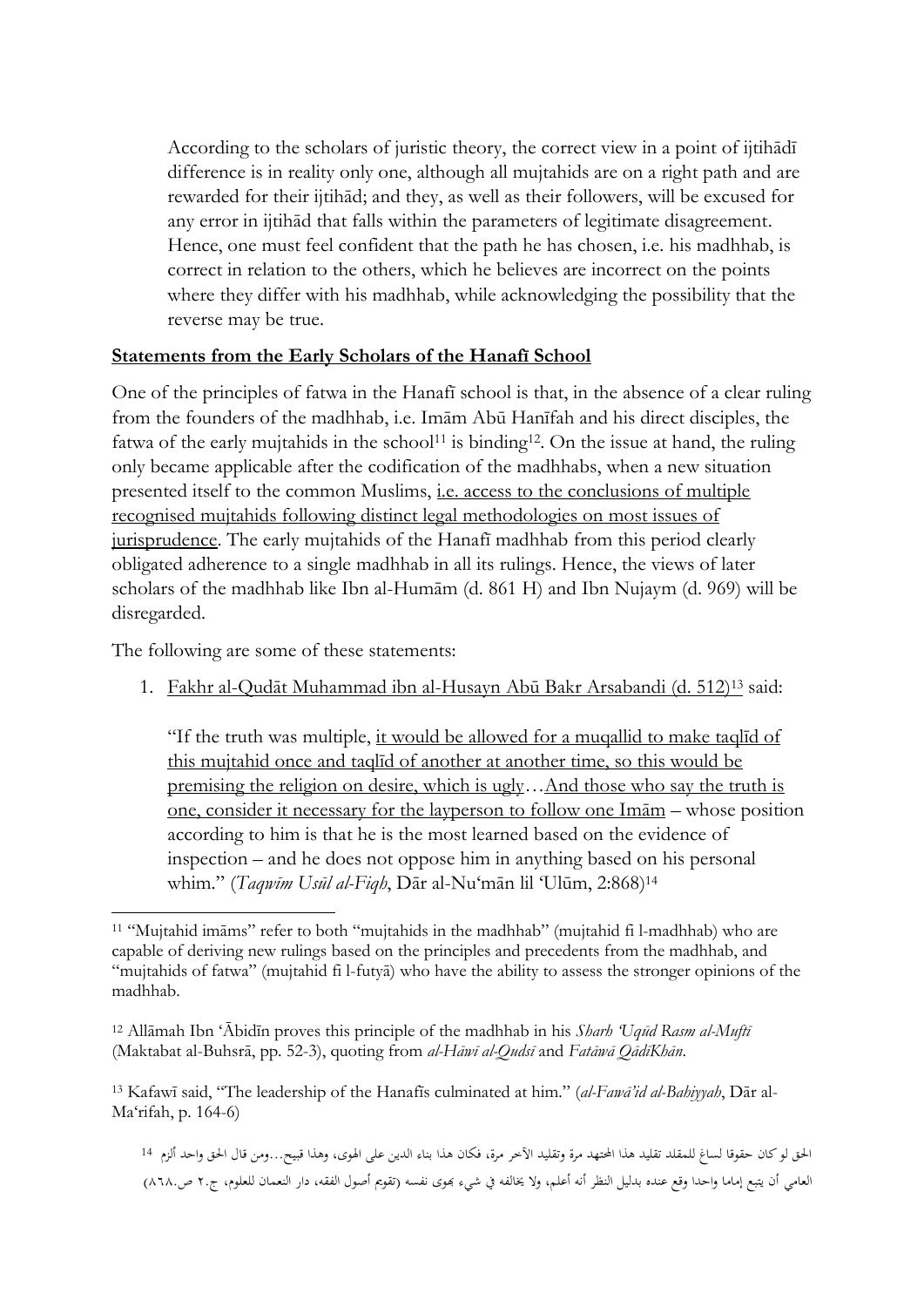In this statement, al-Arsābandī is refuting the Mu'tazilī belief that the truth in an issue open to differences of ijtihād is multiple. He says that this would entail the layperson is allowed to follow different mujtahids which would be basing religion on desire (and not on religious obligation). Hence, there is a clear indication in this passage that the reason why one must adhere to a single madhhab is that to do otherwise would entail basing religion on desire. The reason why giving such an option to a muqallid entails basing the religion on desire has been articulated by al-Arsābandī's Shāfi'ī contemporary, Imām al-Ghazālī, in the passage that will be quoted from him further below. In brief, the limit of a muqallid's ijtihād is to determine that one madhhab appears superior to the other. Beyond that, the muqallid does not have the capacity to adjudicate between the madhhabs on individual points of difference. Hence, the only reason he would follow one madhhab in some rulings and another in other rulings is in following his desires (even if he does not realise it or believe so).

Thereafter, al-Arsābandī asserts the scholars who hold that the truth is one – meaning, the scholars whose view we subscribe to – believe that it is necessary for the layperson to follow one Imām. The process by which the layperson selects which Imām he will follow is to apply his mind and choose the one he feels is most learned. The reason he is to do this is precisely because the truth in an issue of disagreement is one. If one did not have confidence that his madhhab is superior, he would not have belief in its injunctions being correct, and in order for the laws of Sharī'ah to properly function, it is necessary that a person believes they are correct.

Hence, al-Arsābandī clearly advocates the obligation of adherence to a single madhhab on the basis that giving the layperson the option to choose from different madhhabs on different occasions entails basing the religion on personal whim.

2. Ahmad ibn Muhammad ibn 'Umar Abu l-'Abbās al-Nātifī (d. 446)<sup>15</sup> said, commenting on a statement of Imām al-Hasan ibn Ziyād (d. 204) regarding the options available to a person "ignorant of knowledge" (*al-jāhil bi l-'ilm*) when presented with multiple different fatwas:

"This is when the questioner is on the madhhab of the people of 'Iraq, and one scholar issues fatwa on the view of Abū Hanīfah and another scholar issues fatwa on the view of Abū Yūsuf and another scholar issues fatwa on the view of

1

<sup>15</sup> He was described as one of the senior 'Irāqī jurists and authors of *Wāqi'āt* and *Nawāzil* (*al-Fawā'id al-Bahiyyah*, p. 36)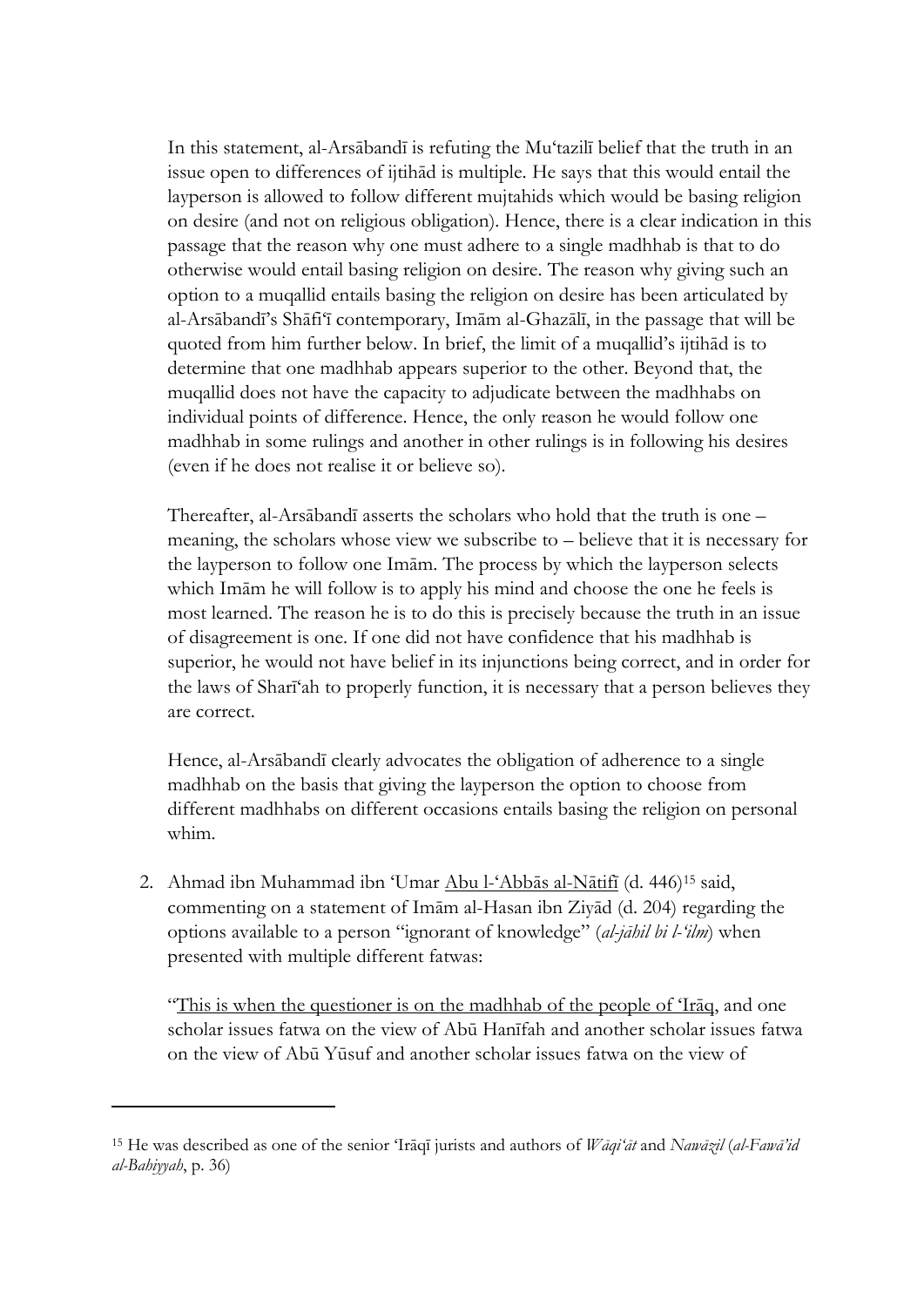Muhammad or the view of Zufar, for he may not opt for the view of al-Shāfi'ī nor the view of Mālik." (*Mu'īn al-Hukkām*, p. 27)<sup>16</sup>

This statement illustrates that in the fourth century, the Hanafī scholars spoke in a context of laypeople (who are "ignorant of knowledge") adhering to a single madhhab. Moreover, such people were not allowed to step outside of the madhhab. It also illustrates "adherence to a madhhab" refers to the madhhab as a whole and not to a single person, i.e. a body of scholars belonging to the same juristic school.

It is important to note here that the view of those scholars who spoke about the layperson having a choice to select from multiple different fatwas presented to him does not contradict this paradigm, precisely because, as al-Nātifī mentioned, a layperson is restricted to follow the scholars of his school and is not necessarily restricted to any particular scholar within the school. Hence, this "choice" refers to the scholars within one's school and not outside of it.

3. Imām Muhammad ibn Mahmūd ibn al-Husayn al-Asrūshanī (d. 632)<sup>17</sup> said:

"It is permissible for a man and woman to switch from the Shāfi'ī madhhab to the Hanafī madhhab and, likewise, vice versa, but in totality. As far as a single issue is concerned, he will not be allowed [to do that]; such that if blood was to come out from a person of the Hanafī madhhab and it flowed, it will not be permissible for him to pray before performing wudū', imitating the madhhab of al-Shāfi'ī in this issue, and if he prayed before performing wudū', he will be punished."<sup>18</sup>

4. Fakhr al-Dīn Muhammad ibn Mahmūd (d. ca. 570 H)<sup>19</sup> said:

1

<sup>19</sup> He was mufti of Sijistān, a learned Imām with extensive knowledge of both fundamentals and peripherals (*al-Fawā'id al-Bahiyyah*, p. 201)

وقال أبو العباس الناطفي: هذا إذا كان المستفتى على مذهب أهل العراق أفتى عالم بقول أبي حنيفة رحمه الله وأفتى عا م بقول أبي يوسف وأفتى عالم بقول 16 حمد أو بقول زفر، فليس له أن يأخذ بقول الشافعي ولا بقول مالك (معين الحكام فيما يتردد بين الخصمين من الأحكام للطرابلسي، دار الفكر، ص٢٢٠.)

<sup>17</sup> Al-Kafawī said: "He was amongst the mujtahids of his era." (*Fawā'id Bahiyya*, p. 263) He was a student of Imām Burhān al-Dīn Marghīnānī, the author of *al-Hidāyah*, and is the author of *Jāmi' Ahkām al-Sighār* amongst other works.

وجاز للرجل واملرأة أن ينتقل من مذهب الشافعي إىل مذهب احلنفي وكذا على العكس ولكن بالكلية، أما يف مسألة واحدة فال ميكن، حىت لو خرج دم <sup>18</sup> من حنفي المذهب وسال لا يجوز له أن يصلي قبل أن يتوضأ اقتداء بمذهب الشافعي في هذه المسألة فإن صلى قبل أن يتوضأ يصفع، وقال بعضهم: ليس للعامي أن يتحول من مذهب إىل مذهب حنفيا كان أو شفعويا، وقال بعضهم: من انتقل إىل مذهب الشافعي رمحه هللا ليزوجه ويل البكر البالغة بغري رضاها يخاف عليه أن يسلب إيمانه وقت موته لإهانته بالدين لجيفة قذرة (كتاب الكراهة للأسروشني، مخطوط، ص٩١.أ)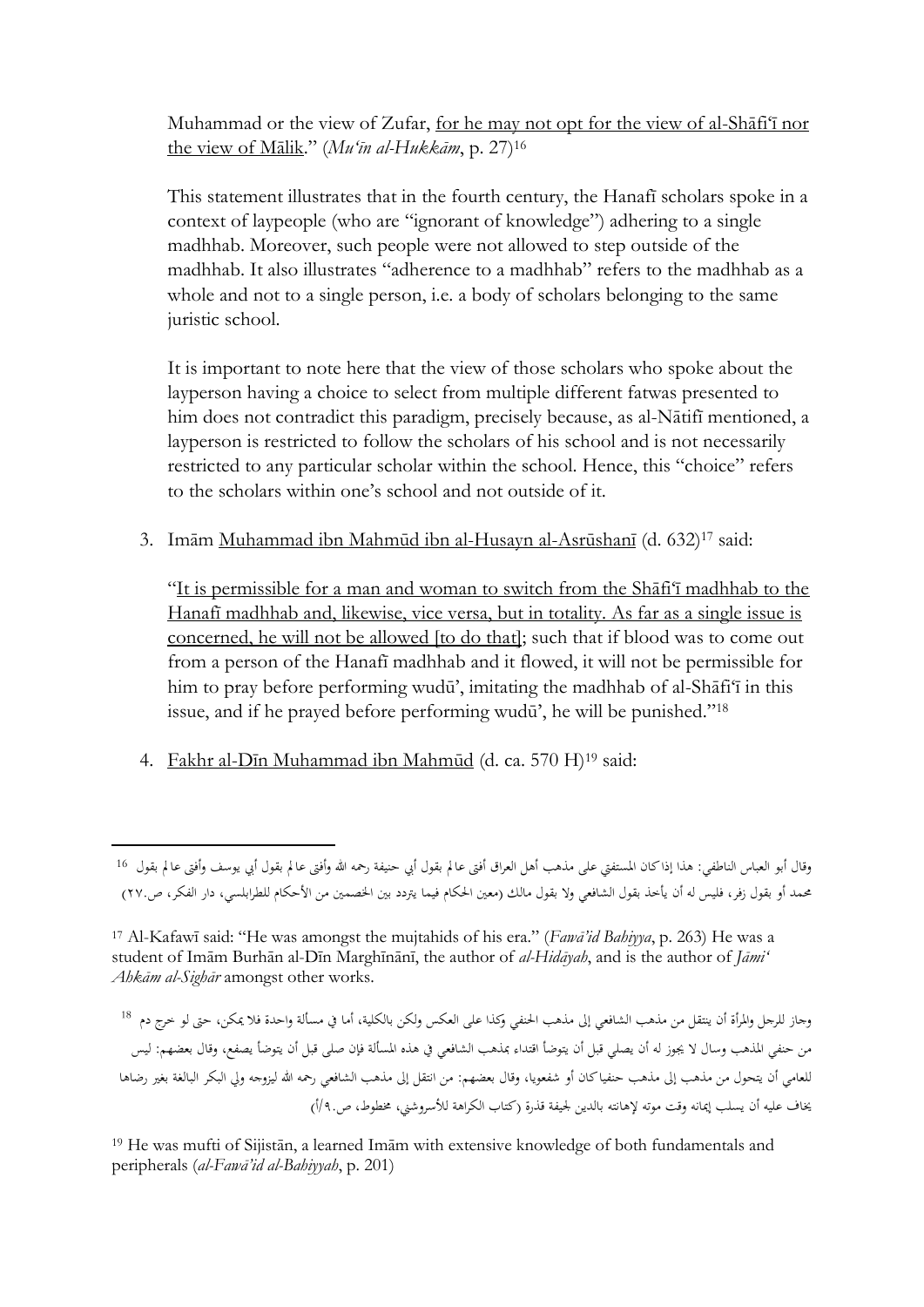"The slaves are ordered to act on the evidences of Sharī'ah…As far as the generality of the Muslims are concerned, it is not in the capacity of everyone to give preference to evidences and exercise ijtihād, but he must give preference to an Imām he considers, and he will be a follower of him. When he contemplates and gives preference to an Imām over an Imām, and he considers his path true and right, the view of others becomes invalid for him, so it is not permissible for him to act on their madhhab, just like a mujtahid when an evidence is authentic according to him, he does not act on the remaining [evidences]. It is only such because all people are ordered to act on the command of Allah, whether they are scholars or non-scholars. but the scholars are ordered [to do so] with evidences and precedents and giving preference to one of the evidences, and the commoners are ordered to give preference to the scholars as it is not in their capacity [to do] other than that, in order that everyone will be observant of the command of Allāh (Exalted is He)."<sup>20</sup>

Although he does not state it explicitly, the reason why a non-scholar must select one scholar (i.e. mujtahid) he believes is superior – although this was not the rule in the earlier period – is because, as alluded to in this passage, to not do so would negate him being "observant of the command of Allāh" and acting on the "evidences of Sharī'ah". The only reason this would be so is that if the layperson is free to select whatever opinion he pleases, religious compulsion or obligation would be lifted, and he will become a follower of his personal whim as opposed to the Sharī'ah.

Fakhr al-Dīn also said:

1

"Rigidity in the madhhab is wājib, and fanaticism is impermissible. Rigidity is to act on what is [the of view] his madhhab and he believes it is true and correct, and fanaticism is imprudence and rudeness with respect to the founder of another madhhab, and all that stems from his denigration. That is not permissible, because the Imāms of the Muslims are in search of what is right and they are on the truth" 21

5. 'Ubayd Allāh ibn 'Umar ibn 'Īsā, Abū Zayd al-Dabūsī (368 – 430 H)<sup>22</sup> said:

العباد مأمورون بالعمل بدالئل الشرع...أما يف حق عامة املسلمني فال يكون يف وسع كل أحد أن يرجح الدالئل وجيتهد لكن ينبغي أن يرجح إماما يرى <sup>20</sup> ويكون متبعا له، فإذا تأمل ورجح إماما على إمام ورأى أن طريقه احلق والصواب بطل عنده قول الباقني، فال جيوز العمل مبذهبهم كاجملتهد إذا صح عنده دليل لا يعمل بالباقي، وإنما كان كذلك لأن الناس كلهم مأمورون بالعمل بأمر الله، غير أن العلماء مأمورون بالدلائل والنظائر وترجيح أحد الدلائل والعوام مأمورون بترجيح العلماء إذ ليس في وسعهم غير ذلك، ليكون الكل ممتثلين لأمر الله تعالى (جواهر الفتاوى، مخطوط ص/٧١٧.ب–١/٣١٨.

قال فخر الدين لما سئل عن التعصب في المذهب، قال: الصلابة في المذهب واجب والتعصب لا يجوز، والصلابة أن يعمل بما هو مذهبه ويراه حقا 21 وصوابا والتعصب السفاهة والجفاء في صاحب المذهب الآخر وما يرجع إلى نقصه ولا يجوز ذلك فإن أئمة المسلمين كانوا في طلب الحق وهم على الصواب )جواهر الفتاوى، ص/٧٠٩.ب(

<sup>22</sup> He studied fiqh under Abū Ja'far al-Astrūshanī, and was one of the brilliant Hanafī scholars from Transoxiana. (*al-Fawā'id al-Bahiyyah*, p. 109)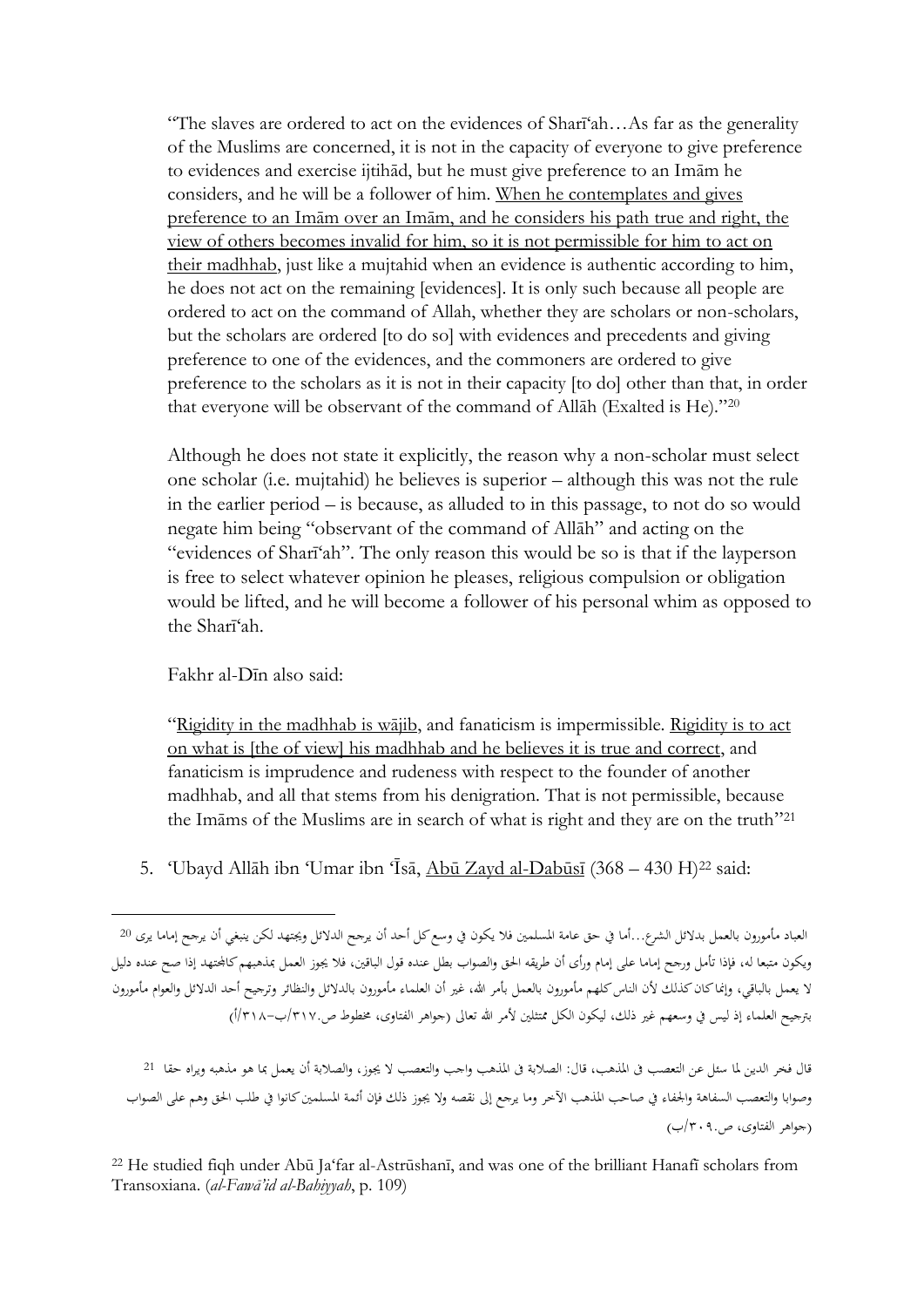"The one who regards the truth as multiple [like the Mu'tazilah] establishes choice for the layperson to select [from them] based on his personal whim. And the one who says the truth is one, he makes it necessary for the layperson to follow one Imām, whose position according to him is that he is the most learned based on the evidence of inspection, and he does not oppose him in anything based on his personal whim." (*Taqwīm al-Adillah*, p. 410) 23

Al-Arsābandī's statement quoted earlier is a rephrasing of this passage of al-Dabūsī. Hence, the same explanation applies.

6. Zahīr al-Dīn al-Marghīnānī al-Kabīr 'Alī ibn 'Abd al-'Azīz (d. 506) said:

"A layperson of the Hanafī madhhab bleeds and did not repeat purification, imitating al-Shāfi'ī with respect to this ruling, that is not permissible for him."<sup>24</sup>

7. Shaykh al-Islām Burhān al-Dīn 'Alī ibn Abī Bakr al-Marghīnānī (511 – 593 H) 25 said:

"A [Hanafī] man suspends divorce of marriage and then he marries a woman and seeks fatwa from [a person belonging to] the Shāfi'ī madhhab, and he issues fatwa according to his madhhab that the divorce has not occurred, it will not be a proof with respect to him."26

If a man were to say, "Every woman I marry is divorced," the suspended divorce takes effect in the Hanafī madhhab but not in the Shāfi'ī madhhab. According to this fatwa of Imām al-Marghīnānī, a Hanafī may not accept the fatwa of a Shāfi'ī who tells him the divorce has not occurred.

In explaining why the early Hanafī scholars obligated the layman to stick to one madhhab, Ibn al-Humām (788 – 861 H) said:

 $\overline{a}$ 

"Most probably the compulsions [of adhering to a single madhhab] such as these from them [i.e. the earlier scholars of the school] was to prevent them [i.e. the laypeople] from

عامي حنفي المذهب افتصد ولم يعد الطهارة اقتداء بالشافعي في حق هذا الحكم لا يسوغ له ذلك (القنية للزاهدي، مخطوط، ص.٩٣/أ) 24

<sup>25</sup> Author of *al-Hidāyah*, an Imām, hāfiz of hadīth and exegete, with innumerable virtues. He was an unmatched authority in the Hanafī madhhab. He studied under Najm al-Dīn 'Umar al-Nasafī, al-Sadr al-Shahīd and others. (*al-Fawā'id al-Bahiyyah*, p. 141)

رجل علق الطلاق بالتزوج ثم تزوج امرأة فاستفتى من شفعوى المذهب فأفتى على مذهبه أن لا يقع الطلاق لا يكون حجة في حقه (مختارات النوازل، <sup>26</sup> خمطوط، ص/٧٦.ب(

ومن جعل احلق حقوقا أثبت اخليار للعامي هبوى نفسه. ومن قال احلق يف واحد ألزم العامي أن يتبع إماما واحدا وقع عنده بدليل النظر أنه أعلم وال <sup>23</sup> يخالفه في شيءٍ بموى نفسه (تقويم الأدلة، دار الكتب العلمية، ص١٠.(٤)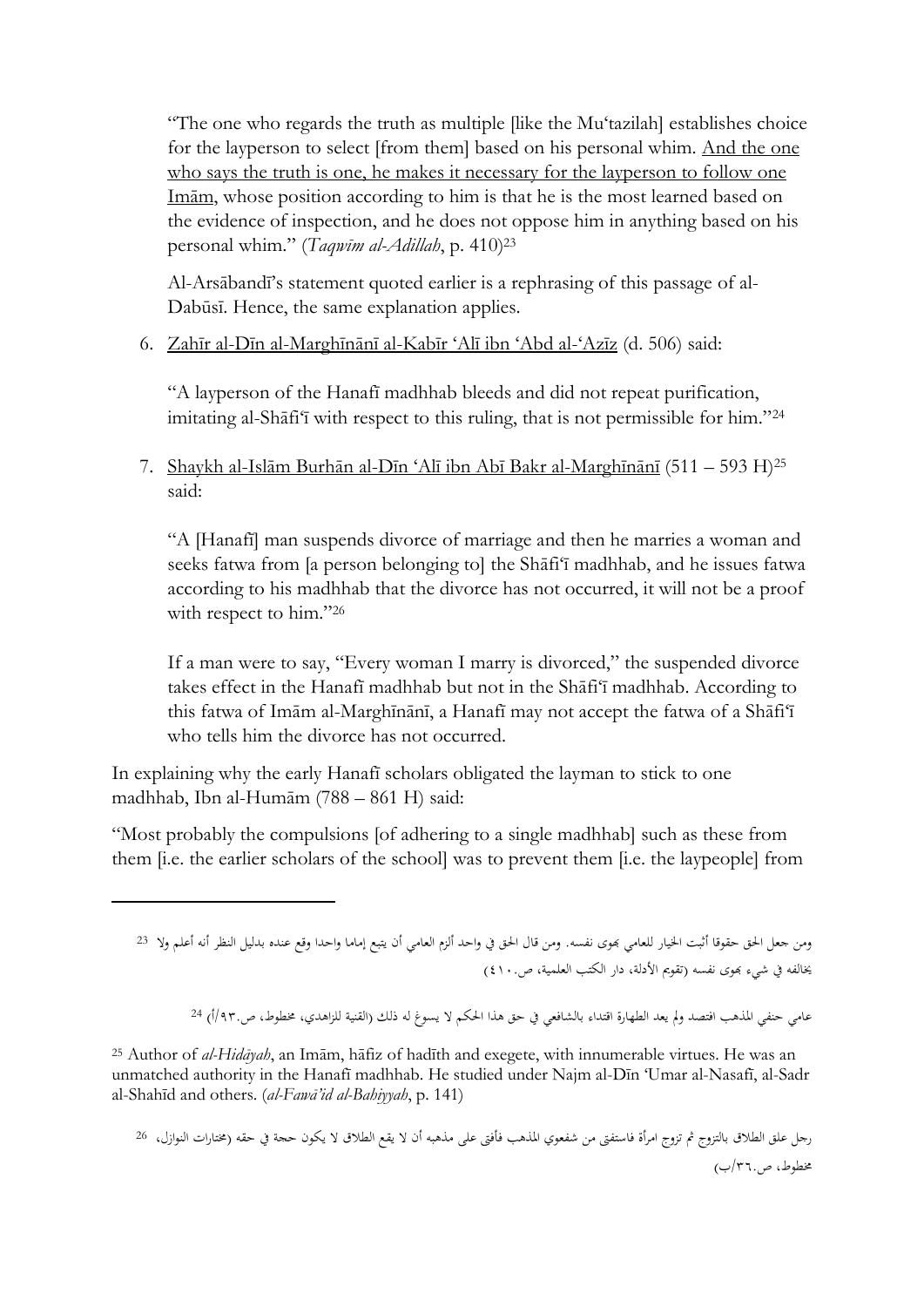seeking out the easiest opinions (*tatabbu' al rukhas*), for otherwise the layperson will select the view of a mujtahid whose opinion is least burdensome on him." (*Fath al-Qadīr*) 27

Unfortunately, Ibn al-Humām did not agree with this established view and even allowed seeking out the easiest opinions of the madhhabs (*tatabbu' al-rukhas*)! *Tatabbu' al-rukhas* is forbidden by consensus, as stated by Ibn 'Abd al-Barr. <sup>28</sup> The personal opinion of later scholars cannot override the established consensus of the early scholars. In discussing the position attributed to 'Izz al-Dīn ibn 'Abd al-Salām on the permission of *tatabbu' al rukhas*, Imām al-Wanshirīsī al-Mālikī (d. 914 H) said:

"Ibn Hazm and Abu 'Umar [ibn 'Abd al-Barr] have related consensus [on the prohibition of *tatabbu' al-rukhas*], and its basis is transmission, while 'Izz al-Dīn did not clarify any basis for his fatwa, so it may be an opinion that he held and was isolated in, or a consequence of [his] opinion which is what is apparent from the force of his speech. Whatever it may be, it is an innovated view after an earlier consensus, so it is rejected (*bātil*) due to its implication of imputing error on the ummah, and imputing error on them is prohibited as established in the principles of Fiqh."<sup>29</sup>

We will also see from some of the statements of early Imāms that following the codification of the madhhabs, there was consensus that a layperson must adhere to a single madhhab. Hence, this early consensus too may not be superseded by the view of some later scholars.

From these quotes from the early authorities of the madhhab, we learn that the official Hanafī position is that a layperson must stick to a single madhhab, believing all its rulings are correct, and he may not switch madhhabs on single issues. The view of Ibn al-Humām and subsequent scholars in opposition to this cannot override the established position of the madhhab. 'Allāmah Qāsim ibn Qutlūbughā (802 – 879 H) said: "The researches of our teacher [Ibn al-Humām] which are contrary to the madhhab will not be acted upon." (*Sharh 'Uqūd Rasm al-Muftī*, p. 35)

One final point we will mention here is that in the early Hanafī school, some scholars mentioned an exception to this rule, which is that a Hanafī muqallid may accept the fatwa of a Shāfi'ī mufti in the case of the suspended divorce. However, 'Allāmah Ibrāhīm ibn Husayn Bīrī al-Makkī (d. 1099), the Hanafī mufti of Makkah, has explained in a treatise

وَالْغَالِبُ أَنَّ مِثْلَ هَذِهِ إِلْزَامَاتٌ مِنْهُمْ لِكُفِّ النَّاسِ عَنْ تَتَبُّعِ الرُّحَصِ وَإِلَّا أَحَذَ الْعَامِّيُّ فِي كُلِّ مَسْأَلَةٍ بِقَوْلِ جُحْتَهِدٍ قَوْلُهُ أَحَفُّ وَنَسِمِ دار الكتب 27 ِ **ٔ** َ َ <u>ٔ</u> ∶ٌ <u>ٔ</u> ِ ب  $\ddot{\epsilon}$ ا<br>ا ِ َ َ إ َ َ ب ِّ ت َ ْ į ل <sup>1</sup> ∫<br>∕ ا<br>ا َ ِ ِ ۵<br>ا َ ث **∕** َ َ العلمية، ج٨. ص٢٧٩.(

**.** 

قال سليمان التيمي: لو أخذت برخصة كل عالم اجتمع فيك الشر كله؛ قال ابن عبد البر معقبا: هذا إجماع لا أعلم فيه خلافا (زجر السفهاء عن تتبع <sup>28</sup> رخص الفقهاء، دار البشائر اإلسالمية، ص٠٠.(

ابن حزم وأبو عمر قد حكيا الإجماع ومستنده النقل، وعز الدين لم يبين مستندا فيحتمل أن يكون رأيا رآه فتفرد به، أو لازم قول وهو الظاهر من قوة <sup>29</sup> كلامه، وأيا ماكان فهو إحداث قول بعد تقدم الإجماع فيكون باطلا لتضمنه تخطئة الأمة، وتخطئتها ممتنع على ما تقرر في أصول الفقه (المعيار المعرب، ج١٢٠ ص ٢١٠)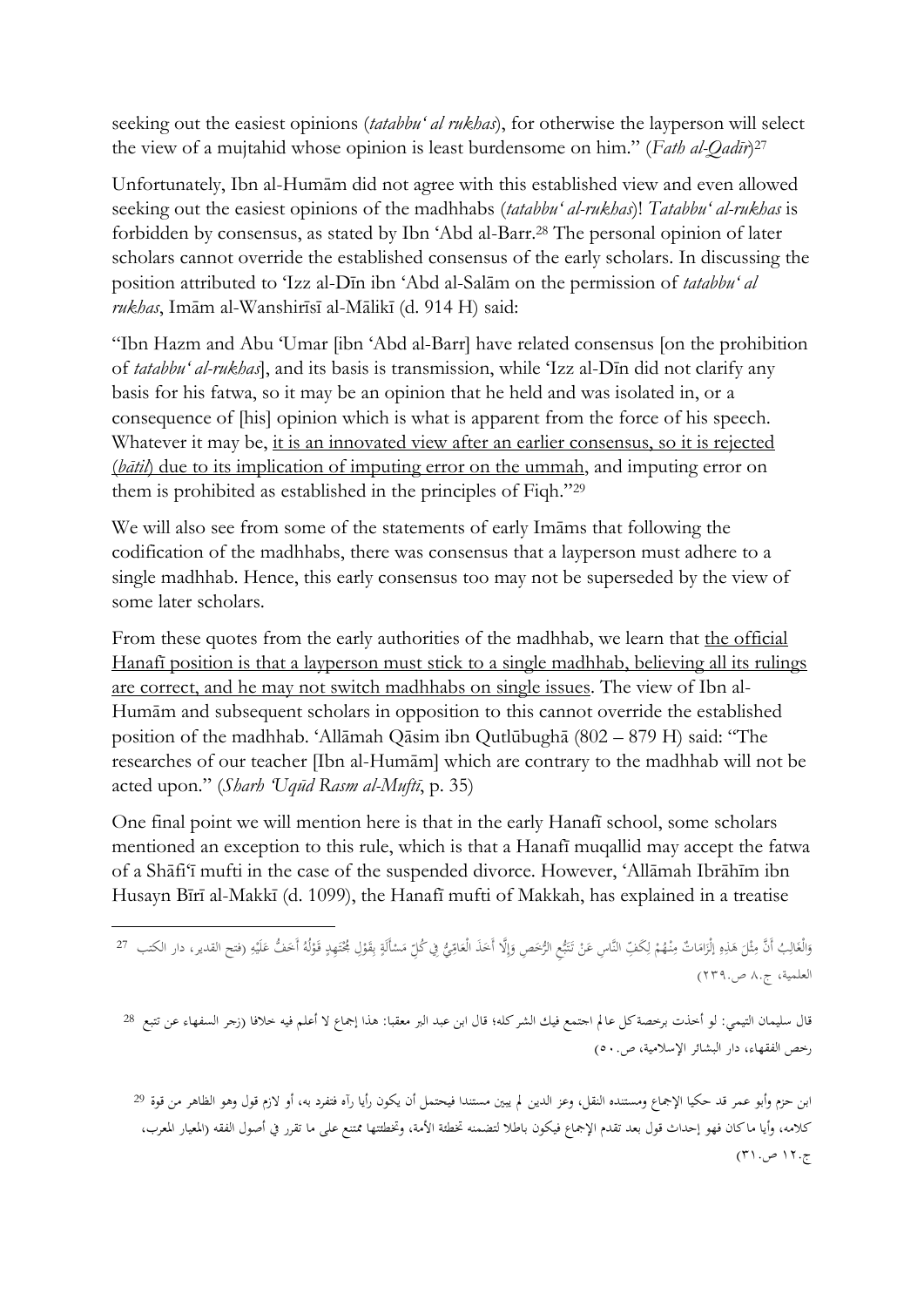on this subject, called *Ghāyat al-Tahqīq fī 'Adami Jawāz al-Talfīq fi l-Taqlīd* – in which he addresses a number of other such doubts –, that this is not an example of leaving the madhhab nor is it an exception to the rule. This is because al-Zāhidī (d. 658 H) reported that the "Shāfi'ī view" in this example is an opinion transmitted from Imām Muhammad ibn al-Hasan al-Shaybānī, and many of the early mujtahids from Khawārizm would issue fatwa on it.

In brief, there is nothing in the recorded views of the early mujtahid scholars of the madhhab that upsets the paradigm we have presented.

# **Statements from the Early Scholars of the Shāfi'ī School**

1. Imām al-Haramayn, Abu l-Ma'āli 'Abd al-Malik ibn Abī Muhammad al- Juwaynī  $(417 - 478 \text{ H})^{30}$  said:

"If it is said: Is it permissible for a layperson to subscribe in some juristic rulings to the madhhab of al-Shāfi'ī and in some of them to the madhhab of Abū Hanīfah, and likewise the madhhab of all the Imāms in this fashion? If you say: That is permissible, and it is not necessary for anyone to adhere to the founder of a specific madhhab, then there is no need in that case to author this book, because he has no need to recognise the "more correct" and follow what is right and true [according to him], but he does whatever he wishes according to the madhhab of whomsoever he desires.

"The answer is: We say: It is not permissible for the layperson [to do] what you mentioned. Rather, it is definitely necessary for him to specify a madhhab from these madhhabs, either the madhhab of Al-Shafi'ī – may Allāh be pleased with him – in all cases and subsidiaries, or the madhhab of Mālik or the madhhab of Abū Hanīfah or other than them – the pleasure of Allāh be upon them. He may not subscribe to the madhhab of al-Shāfi'ī in some of what he desires and the madhhab of Abū Hanīfah in the remainder of what he approves, because if we allowed it, that will lead to immense confusion and lack of regulation. Its outcome will be the negation of [religious] obligations and there would be no benefit to the [religious] obligation established on him, since if the madhhab of al-Shāfi'ī necessitates the impermissibility of something and the madhhab of Abū Hanīfah necessitates the permissibility of that very thing or vice versa, if he wishes he may incline towards permissibility and if he wishes he may incline towards impermissibility, so neither permissibility nor impermissibility would be realised. In this is the negation of obligation and nullification of its benefit and uprooting of its foundation. And that is rejected (*bātil*).

<sup>30</sup> He was the shaykh of the Shāfi'īs in his time. Abu Sa'd al-Sam'ānī said: "Abu l-Ma'ālī was the absolute imām of imāms, with consensus in the east and the west on his imāmah. Eyes have not seen the like of him." (*Siyar A'lām al-Nubalā'*, Mu'assat al-Risālah, 18:469)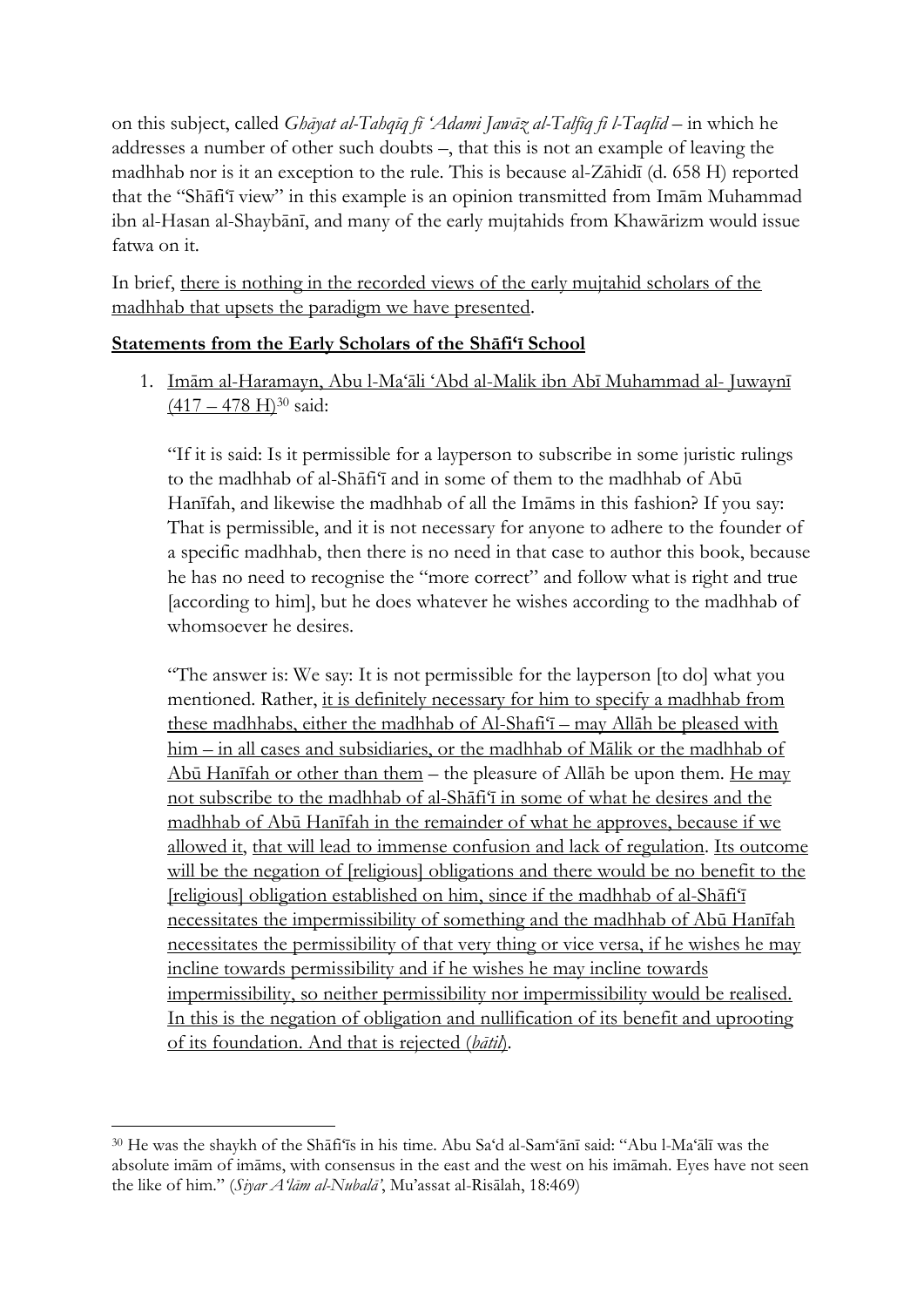"If it is said: Was it not that in the era of the Sahābah, a person was given the option between selecting, in some cases, the madhhab of al-Siddīq, and in some, the madhhab of al-Fārūq, and likewise with respect to all the Sahābah in all cases, and they did not prevent him from that? So since this is permissible amongst the Sahābah, why is it not allowed in our time?

"The answer is that this was only so because the juristic principles of the Sahābah were not adequate for all cases, comprehensive of all rulings, encompassing all subsidiaries, covering all details, because they laid the groundwork, founded principles, paved the foundations and did not dedicate themselves to deriving subsidiaries and elaborating the details. Hence, the madhhab of Abū Bakr was not adequate for all cases, and likewise the madhhab of all Sahābah, so because of necessity, it was permitted for muqallids to follow Abū Bakr in some cases and in that which his opinion was not found, to follow al-Fārūq. As for this era of ours, the madhhabs of the Imāms are adequate and encompassing of all, because there is no case that occurs except that you find it in the madhhab of al-Shāfi'ī or in the madhhab of other than him, either explicitly or by derivation, so there is no necessity to follow two Imāms together." (*Mughīth al-Khalq*, 13-16)<sup>31</sup>

This is a very explicit passage showing the reason for the difference between pre and post codification of the madhhabs.

Al-Juwaynī mentions that, if allowed to follow more than one madhhab, it will lead to two things: one is immense confusion and the other is lack of regulation. It is possible that by "immense confusion" there could be an allusion to the

**.** 

فالجواب: قلنا: لا يجوز للعامي ما قلتموه، بل يجب عليه حتما أن يعين مذهبا من هذه المذاهب إما مذهب الشافعي رضي الله عنه في جميع الوقائع والفروع، وإما مذهب مالك أو مذهب أبي حنيفة أو غيرهم رضوان الله عليهم، وليس له أن ينتحل مذهب الشافعي في بعض ما يهواه ومذهب أبي حنيفة في باقي ما يرضاه، ألنا لو جوزناه ألدى ذلك إىل اخلبط واخلروج عن الضبط، وحاصله يرجع إىل نفي التكاليف وال يستقر للتكليف عليه فائدة، إذ إن مذهب الشافعي إذا اقتضى تحريم شيء بعينه أو على عكسه فهو إن شاء ما إلى الحل مال إلى الحرمة فلا يتحقق الحل ولا التحريم، وفي هذا انعدام التكليف وإبطال فائدته واستئصال قاعدته وذلك باطل.

فإن قيل: أليس يف عهد الصحابة كان الواحد من الناس خمريا بني أن يأخذ يف بعض الوقائع مبذهب الصديق وىف البعض مبذهب الفاروق، وكذا يف حق عامة الصحابة في كافة الوقائع ولم يمنعوه عن ذلك؟ فإذا جازت هذه فيما بين الصحابة، فلم لا يجوز في زماننا؟

والجواب: قلنا: إنما ذلك كان كذلك لأن أصول الصحابة لم تكن كافية لعامة الوقائع شاملة لكافة المسائل مستغرقة لجميع التفاريع، مستوفية كلك التفاصيل، لأنهم أسسوا الأساس، وأصلوا الأصول، ومهدوا القواعد، ولم يتفرغوا إلى تفريع التفاريع، وتفصيل التفاصيل، فمذهب أبي بكر رضي الله عنه لم تكن كافية جلميع الوقائع، وكذلك مذهب عامة الصحابة فألجل الضرورة أبيحت للمقلدين متابعة الصديق يف بعض الوقائع، وفيما م جيد على أصله متابعة الفاروق، وأما في زماننا هذا مذاهب الأئمة كافية مستغقة للكل، فإنه ما من واقعة تقع إلا وتجدها في مذهب الشافعي أو في مذهب غيره إما نصا وإما تخريجا، فلا ضرورة إلى اتباع الإمامين جميعا، فلا يجوز له أن ينقض تقليده إذ لا يستقر للتكليف فائدة (مغيث الخلق، المطبعة المصرية، ص١٣-١٦.()

فإن قيل: فهل يجوز للعامي أن ينتحل في بعض المسائل مذهب الشافعي وفي بعضها مذهب أبي حنيفة، وكذا مذهب عامة الأئمة على هذا المنهاج؟ فإن 31 قلتم: يجوز ذلك فلا يجب على أحد اتباع صاحب مذهب بعينه فلا حاجة حينئذ إلى وضع هذا الكتاب لأنه لا أرب له إلى معرفة الأحق واتباع الحق والصدق، بل يفعل ما يشاء على مذهب من يهواه ويتمناه.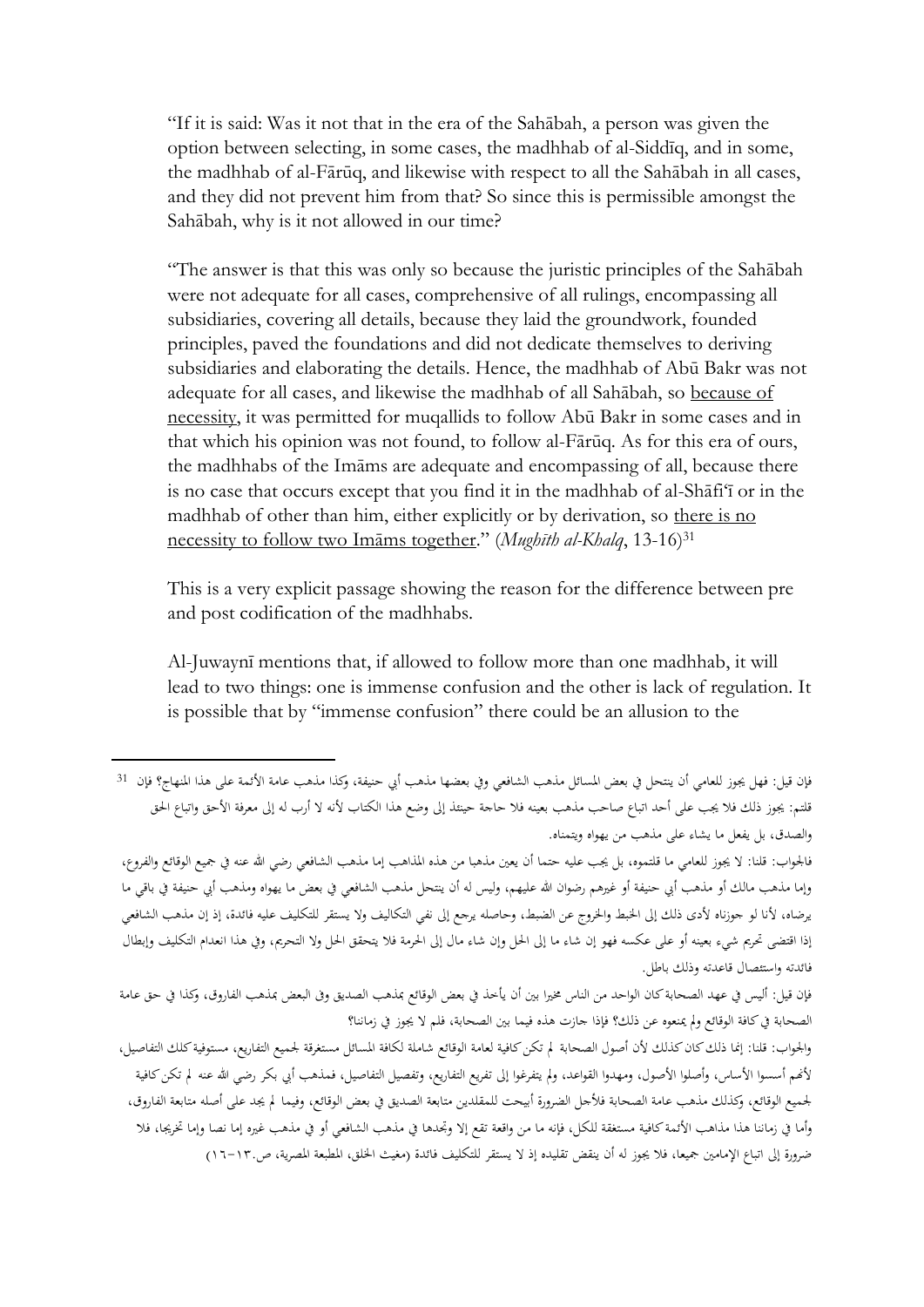inconsistency in juristic methodology that would arise if a layperson followed multiple madhhabs. This is supported by his reference to the "principles" of the Sahābah which he states were insufficient for all juristic issues. On the other hand, the principles of the codified madhhabs were complete and applied to more or less all juristic issues. It is because of the insufficiency of the methodologies of the Sahābah that, out of necessity, the layperson was permitted to accept rulings from multiple mujtahids.

"Lack of regulation" refers to, as al-Juwaynī elaborated, the removal of religious obligation, by giving the legally obligated individual the option to choose between different legal rulings on the same issue.

Moreover, al-Juwaynī is emphatic in this ruling, saying it is "definitely" (*hatman*) obligatory on the layperson to adopt a single madhhab, and the repercussions of saying otherwise is something that is outright rejected (*bātil*). Scholars who in the present time hold the same strict stance, therefore, are fully justified in doing so.

2. Recording the position of Shams al-Islām Abu l-Hasan 'Alī ibn Muhammad Ilkiyā al-Harrāsī (450 – 504 H)<sup>32</sup>, Imām al-Nawawī said:

"If [a layperson] is not ascribed [to a madhhab], it is premised on two views, which Ibn Barhān related, in that: Is it necessary for the layperson to adopt a particular madhhab, adopting its dispensations and strictures?...The second [view] is it is necessary for him. Abu l-Hasan al-Ilkiyā positively asserted it, and this applies to all who have not reached the level of ijtihād from the jurists and the adherents of all sciences. Its basis is that if following any madhhab he wished was permissible, it will lead to collecting the dispensations of the madhhabs, in following his desire, and choosing between permission and prohibition, obligation and permissibility, and that will lead to relinquishing the burden of responsibility; as distinguished from the first period [of Islām] because the madhhabs incorporating laws related to all outcomes were not refined. Based on this, it is necessary for one to strive to choose a specific madhhab he will follow. We will pave for him a simple path he should follow when striving to do so. Thus, we say: Firstly, he may not follow in this mere desire and inclination towards what he found his forefathers upon; and he may not adopt the madhhab of any of the Imāms of the Sahabah (Allah be pleased with them) and others from the early ones, even though they were more learned and higher in rank than those who came after them because they did not devote themselves entirely to compiling knowledge and outlining its principles and its branches, so none of them had a refined, codified and approved madhhab, and only those who came after them from the Imāms who were affiliated to the madhhabs of the Sahābah and the

<sup>32</sup> He was the shaykh of the Shāfi'īs, a teacher of the Nizāmiyyah and one of the prime students of Imām al-Juwaynī. (*Tabaqāt al-Shāfi'iyyah al-Kubrā*, 7:231)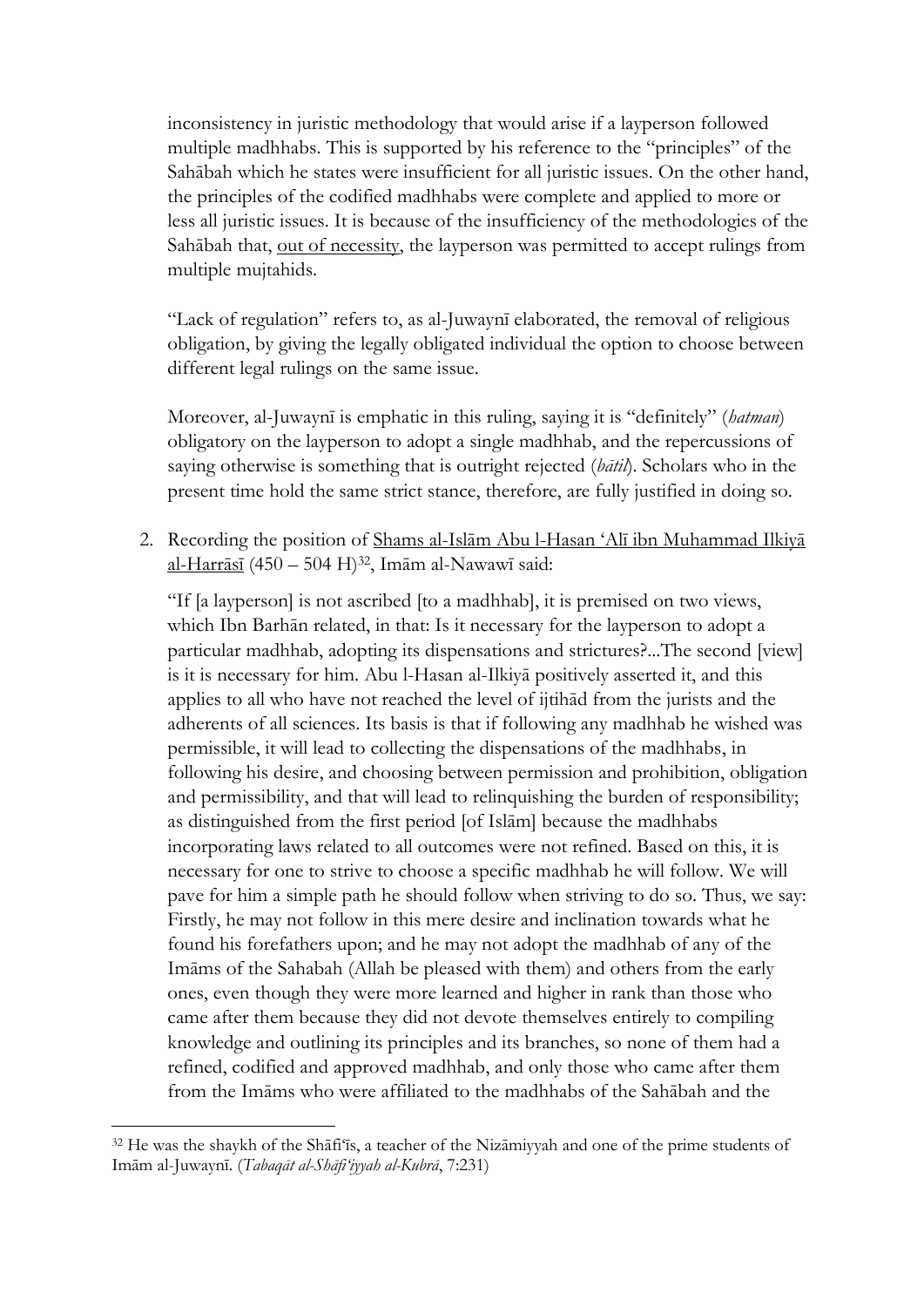Tābi'in took up this task, undertaking the responsibility of laying down the laws pertaining to all happenings before they occurred, and attempting to clarify their principles and branches, like Mālik, Abū Hanīfah and others." (*Al-Majmū' Sharh al-Muhadhdhab*, 1:93)<sup>33</sup>

The position of Ilkiyā al-Harrāsī presented here is similar to that of his teacher, al-Juwaynī. However, here there is the addition that the layperson is obligated to select the madhhab he will follow based on a personal examination of which madhhab he feels is superior. As mentioned earlier, the reason for this obligation is the necessity to have firm belief in the correctness of the legal injunctions one is following.

3. Hujjat al-Islām al-Ghazālī, Abū Hāmid Muhammad ibn Muhammad (450 – 505 H)<sup>34</sup> said while discussing the conditions for condemning a wrong (*munkar*):

"The fourth condition is that its being *munkar* is known without ijtihād. So all that is in a place of ijtihād, there is no accountability therein. Hence, a Hanafī may not condemn a Shāfi'ī for eating a lizard and hyena and [the animal over which] saying *bismillāh* was left out, and a Shāfi'ī may not condemn a Hanafī for drinking nonintoxicating nabīdh and taking inheritance of distant relatives and residing in a house which he acquired by [the right of] pre-emption of a neighbour, and other such [examples] from the places of ijtihād.

"Yes, if a Shāfi'ī sees a Shāfi'ī drinking nabīdh and marrying without a guardian and [thereafter] engaging in intercourse with his wife, then this is in a place of consideration. The most apparent [view] is that he has [the right of] taking him to task and rebuking [him]; since none of the scholars have opined that it is permissible for a mujtahid to act on the dictates of the ijtihād of other than him; nor that the one whose judgement in taqlīd led him to a man he considers the best of the scholars that it is permissible for him to select the madhhab of other than him, choosing from the madhhabs the most pleasing of them to him. Rather, it is incumbent on every muqallid to follow his Imām in every detail. Thus, his

**.** 

<sup>34</sup> He was the leading student of al-Juwaynī and a major authority in fiqh, usūl and other sciences, famed throughout the Muslim world in both scholarly and non-scholarly circles.

وإن لم يكن منتسبا بني على وجهين حكاهما ابن برهان في أن العامي: هل يلزمه أن يتمذهب بمذهب معين، يأخذ برخصه وعزائمه؟...والثانى: يلزمه وبه <sup>33</sup> قطع أبو احلسن إلكيا، وهو جار يف كل من م يبلغ رتبة اإلجتهاد من الفقهاء وأصحاب سائر العلوم، ووجهه أنه لو جاز اتباع أي مذهب شاء ألفضى إىل أن يلتقط رخص المذاهب متبعا هواه، ويتخير بين التحليل والتحريم والوجوب والجواز وذلك يؤدي إلى انحلال ربقة التكليف بخلاف العصر الأول، فإنه لم تكن المذاهب الوافية بأحكام الحوادث مهذبة وعرفت، فعلى هذا يلزم أن يجتهد في اختيار مذهب يقلده على التعيين، ونحن نمهد له طريقا يسلكه في احتهاده سهلا، فنقول: أولا ليس له أن يتبع في ذلك مجرد التشهي والميل إلى ما وجد عليه آباءه، وليس له التمذهب بمذهب أحد من أئمة الصحابة رضي الله عنهم وغيرهم من الأولين، وإن كانوا أعلم وأعلى درجة ممن بعدهم، لأنهم لم يتفرغوا لتدوين العلم وضبط أصوله وفروعه، فليس لأحد منهم مذهب مهذب محرر مقرر، وإنما قام بذلك من جاء بعدهم من الأئمة الناحلين لمذاهب الصابة والتابعين القائمين بتمهيد أحكام الوقائع قبل وقوعها، الناهضين بإيضاح أصولها وفروعها، كمالك وأبي حنيفة وأي حنيفة (الجموع شرح المهذب، مكتبة الإرشاد، ج.١ ص٩٣.)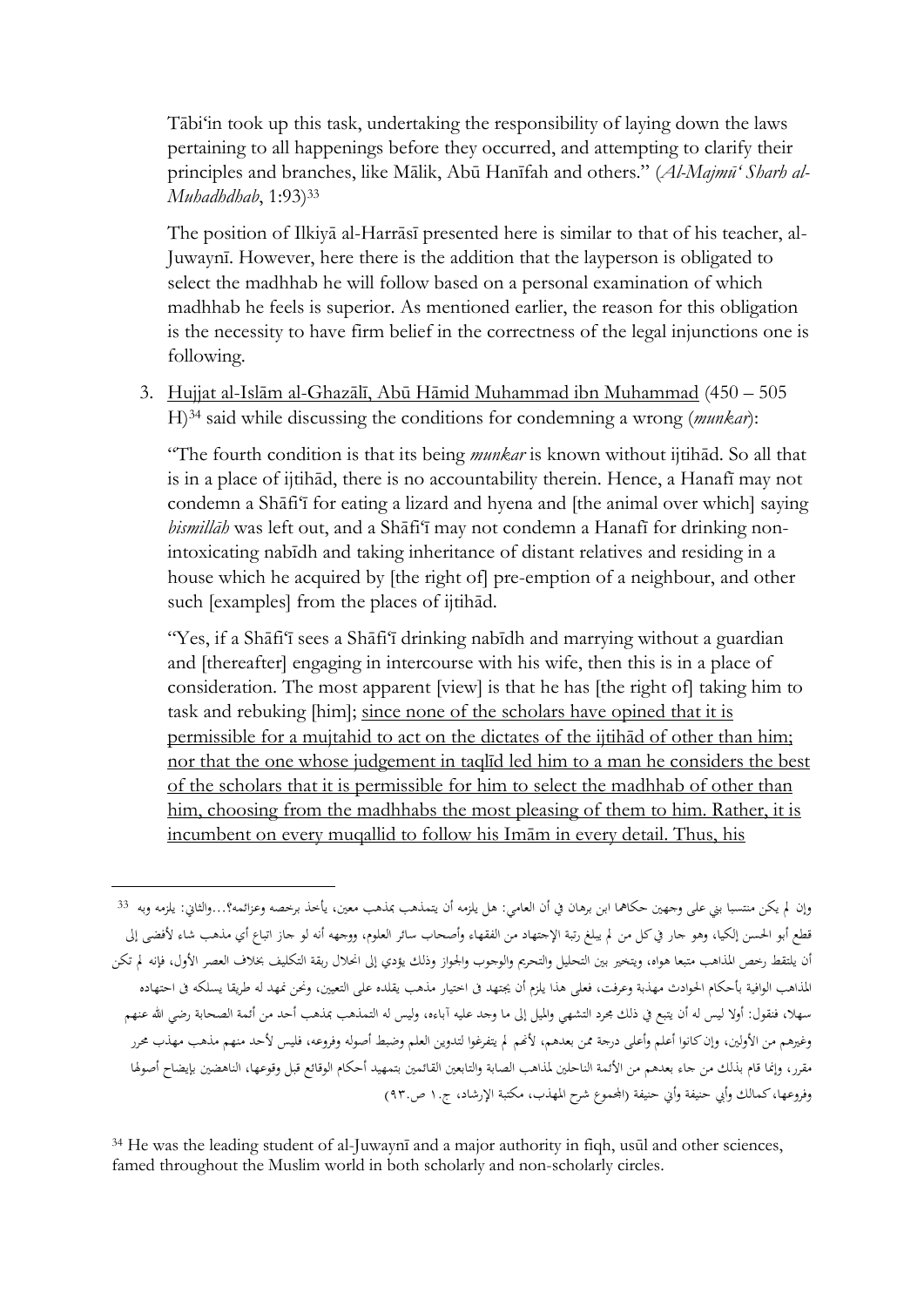opposition to [his] Imām is by agreement of the scholars a *munkar*, and he is sinful in opposing [him]." (*Ihyā' 'Ulūm al-Dīn*, 2:321)<sup>35</sup>

In this passage, al-Ghazālī has quoted consensus that a muqallid must follow his Imām who he believes is superior to the other Imāms. Moreover, by mentioning that he may not "choose from the madhhabs the most pleasing of them to him," there is an indication that the reason for this restriction is that it would lead to *tatabbu' al-rukhas* and following desires.

Al-Ghazālī further said in the same passage, rejecting the contrary view:

"The view of the one who opines that it is permissible for every muqallid to choose from the madhhabs whatever he wishes is not given consideration. Probably it is not authentic that any opiner opined it at all. So this is a view that is not established, and if established, it is given no consideration." (*Ihyā' 'Ulūm al-Dīn*, 1:322) 36

In this passage, it is clear that what al-Ghazālī meant by the muqallid's "Imām" in the previous passage is his madhhab, and not the individual Imām *per se*. Furthermore, al-Ghazālī knows of no disagreement on the impermissibility of selecting from all the madhhabs as one wishes. Rather, it is necessary to restrict oneself to a single madhhab. And finally, he says, even if anyone were to have disagreed, his opinion is rejected.

In a letter to Qādī Abū Bakr al-Mālikī (d. 543 H), Imām al-Ghazālī said:

"It is not permissible for the muqallid of a scholar to choose the most pleasing of the madhhabs to him and the most agreeable to his temperament. He must make taqlīd of his Imām who he believes to have the correct and right madhhab in relation to other than him, and follow him in all that comes and goes. Hence, it is not permissible for a Mālikī to switch to the madhhab of al-Shāfi'ī unless it overpowers his mind that its opinions are more correct. In that case, it is necessary to make taqlīd of him in all juristic rulings. If it is not that, then there is no motive for him to oppose [his madhhab] except whim, just as it is not permissible for a mujtahid to oppose the conclusions that his ijtihād reached…

الشرط الرابع أن يكون كونه منكرا معلوما بغير اجتهاد، فكل ما هي في محل الاجتهاد فلا حسبة فيه. فليس للحنفي أن ينكر على الشافعي أكل الضب 35 والضبع ومرتوك التسمية، وال للشافعي أن ينكر على احلنفي شربه النبيذ الذي ليس مبسكر وتناوله مرياث ذوى األرحام وجلوسه يف دار أخذها بشفعة اجلوار إلى غير ذلك من مجارى الاجتهاد. نعم لو رأى الشافعي شافعيا يشرب النبيذ وينكح بلا ولى ويطأ زوجته فهذا في محل النظر، والأظهر أن له الحسبة والإنكار إذ لم يذهب أحد من المحصلين إلى أن الجتهد يجوز له أن يعمل بموجب اجتهاد غيره ولا أن الذي أدى اجتهاده في التقليد إلى شخص رآه أفضل العلماء أن له أن يأخذ بمذهب غيره فينتقي من المذاهب أطيبها عنده، بل على كل مقلد اتباع مقلده في كل تفصيل فإذن مخالفته للمقلد متفق على كونه منكرا نين المحصلين وهو عاص بالمخالفة (إحياء علوم الدين، كرياطه نوترا، ج٢٠ ص٢٢١.

ورأي من يرى أنه جيوز لكل مقلد أن خيتار من املذاهب ما أراد غري معتد به ولعله ال يصح ذهاب ذاهب إليه أصال، فهذا مذهب ال يثبت وإن تبت ال <sup>36</sup> يعتد به (إحياء علوم الدين، ج٢. ص٢٢٢.)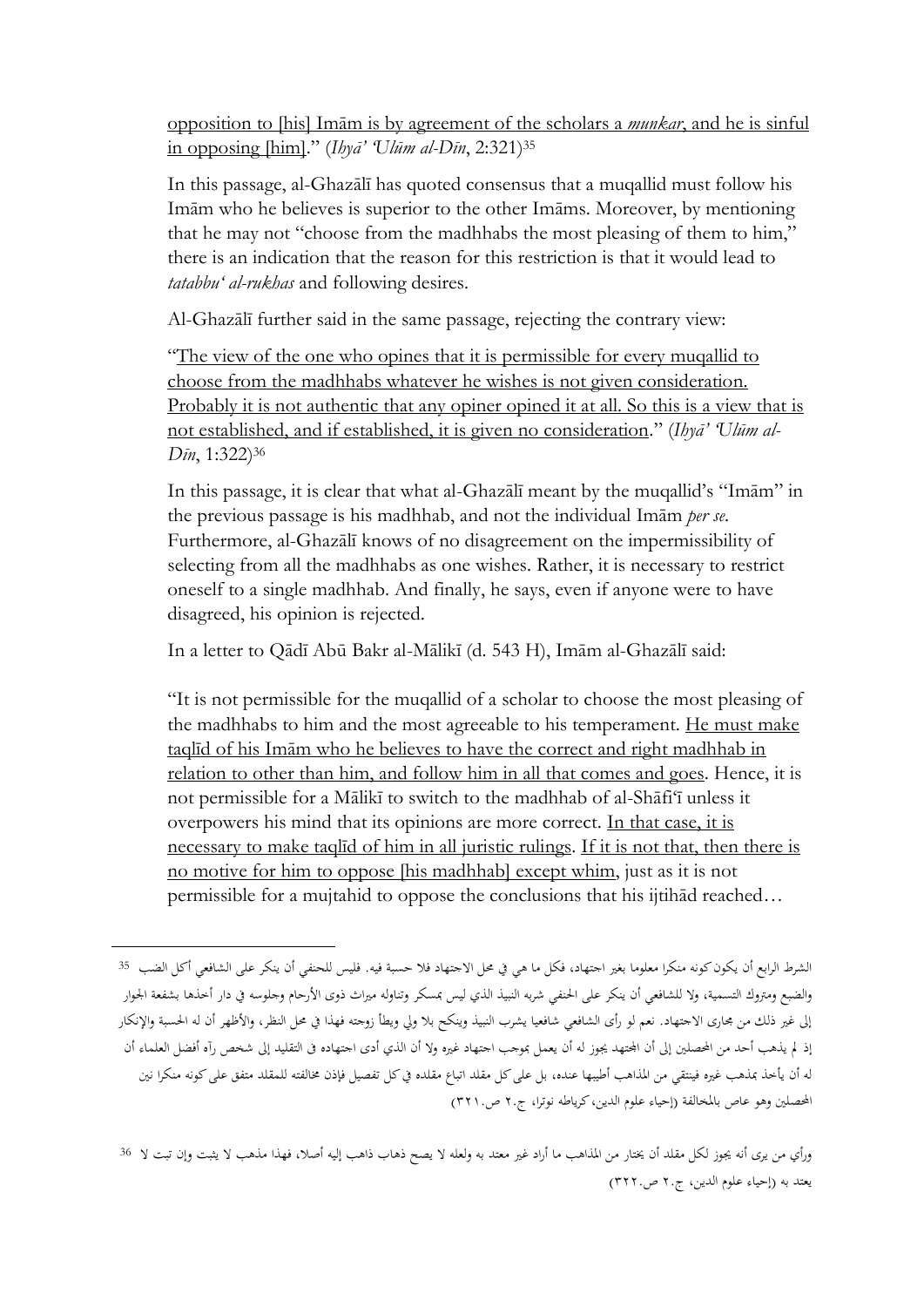"It is necessary for every Muslim to follow what overwhelms his mind that it is the most correct in acts of devotion. This condition in the muqallid is achieved by considering what his Imām – whose opinion being sound has overwhelmed his mind – is upon as correct; just as knowledge of the best of doctors in the lands is achieved by the one who is ignorant of it. This is either through hearing from the mouths [of people] or observing most people [going to] a particular person, or his hearing two people or one person whose assessment is good [according to him] and his heart feels comfortable with him; like if he were to hear from his parents the excellence of Mālik and al-Shāfi'ī, and he assents to it and his heart feels comfortable with it. Hence, it is not permissible [for him] to oppose his assessment.

"If he were to say: 'My assessment in other than this legal case is that the one I made taqlīd of is wrong,' muqallids are not entitled to this. His ijtihād in individual issues is an error and it is as though in his mind he knows that which his Imām does not know in other than this issue [in which he made taqlīd of him], and this is ignorance! As for following al-Shāfi'ī in an issue in which he opposed a Sahābī, it is necessary to have the assumption of al-Shāfi'ī that he did not oppose him except for an evidence stronger than the madhhab of the Sahābī. If this was not assumed, he would ascribe to al-Shāfi'ī ignorance of the position of the Sahābī, and this is impossible. This is the reason for giving preference to the madhhab of the later ones [i.e. the four Imāms] over the earlier ones [i.e. the Sahābah], despite knowledge of the superiority of their knowledge over theirs; as the earlier ones heard hadīths solitarily and dispersed in the lands and their fatwas and decrees differed in the lands, and sometimes hadīths reached them and they withheld from what they opined and decreed. In the first era, they did not get involved in collecting hadiths due to their occupation with jihād and laying down [the foundations of] the religion. Then when the people reached [the time of] the successors of the Tābi'īn, they found Islām settled and established, so they diverted their attention towards collecting hadīths from the furthest lands and places by means of journeys and travels. Thus, the later ones inspected after encompassing all the proofs of the laws, and they did not contravene what was opined in the earlier [period] except for an evidence stronger than it..." (*Al-Mi'yār al-Mu'rib*, 11:164-5)<sup>37</sup>

ال جيوز ملقلد العا م اختيار أطيب املذاهب عنده وأوفقها لطبعه، وعليه تقليد إمامه الذي اعتقد صحة مذهبه وصوابه على غريه، ويتبعه يف كل ما ورد <sup>37</sup> وصدر، فال جيوز عدول املالكي ملذهب الشافعي إال أن يغلب على ظنه أنه أصوب رأيا فحينئذ جيب تقليده يف مجيع املسائل، فإن م يكن ذلك فال داعي له ق المخالفة إلا الهوى، كما لا يجوز لمحتهد مخالفة ما أنتجه اجتهاده، وكذا المقلد. ولا فرق إلا طلب المقلد أفضل الآية، والمحتهد أفضل الرأيين، ويجب على كل مسلم اتباع ما يغلب على ظنه أنه الحق في المتعبدات. وحال المقلد يحصل بتصويب ما عليه إمامه الذي غلب على ظنه صحة قوله، كما يحصل معرفة أفضل الأطباء في البلدان من كان جاهلا به. وهذا إما بالسماع من الأفواه، أو مشاهدة الأكثرين إلى شخص معين، أو سماعه من شخصين أو شخص حسن ظنه واطمأنه قلبه إليه، كما يسمع من أبويه فضل مالك والشافعي، فيصدق به ويطئن إليه قلبه، فلا تجوز مخالفة ظنه، ولو قال ظني في غير هذه النازلة خطأ من قلدته فليس هذا من حق املقلدين، واجتهاده يف أعيان املسائل خطأ وكأنه يف ظنه عرف من غري هذه املسألة ما ال يعرفه مقلده، فهو جهل. وأما اتباع الشافعي في مسألة خالف فيها صحابيا فيجب أن يظن بالشافعي أنه لم يخالفه إلا لدليل أقوى من مذهب الصحابي، ولو لم يظن هذا لنسب الشافعي

 $\overline{\phantom{a}}$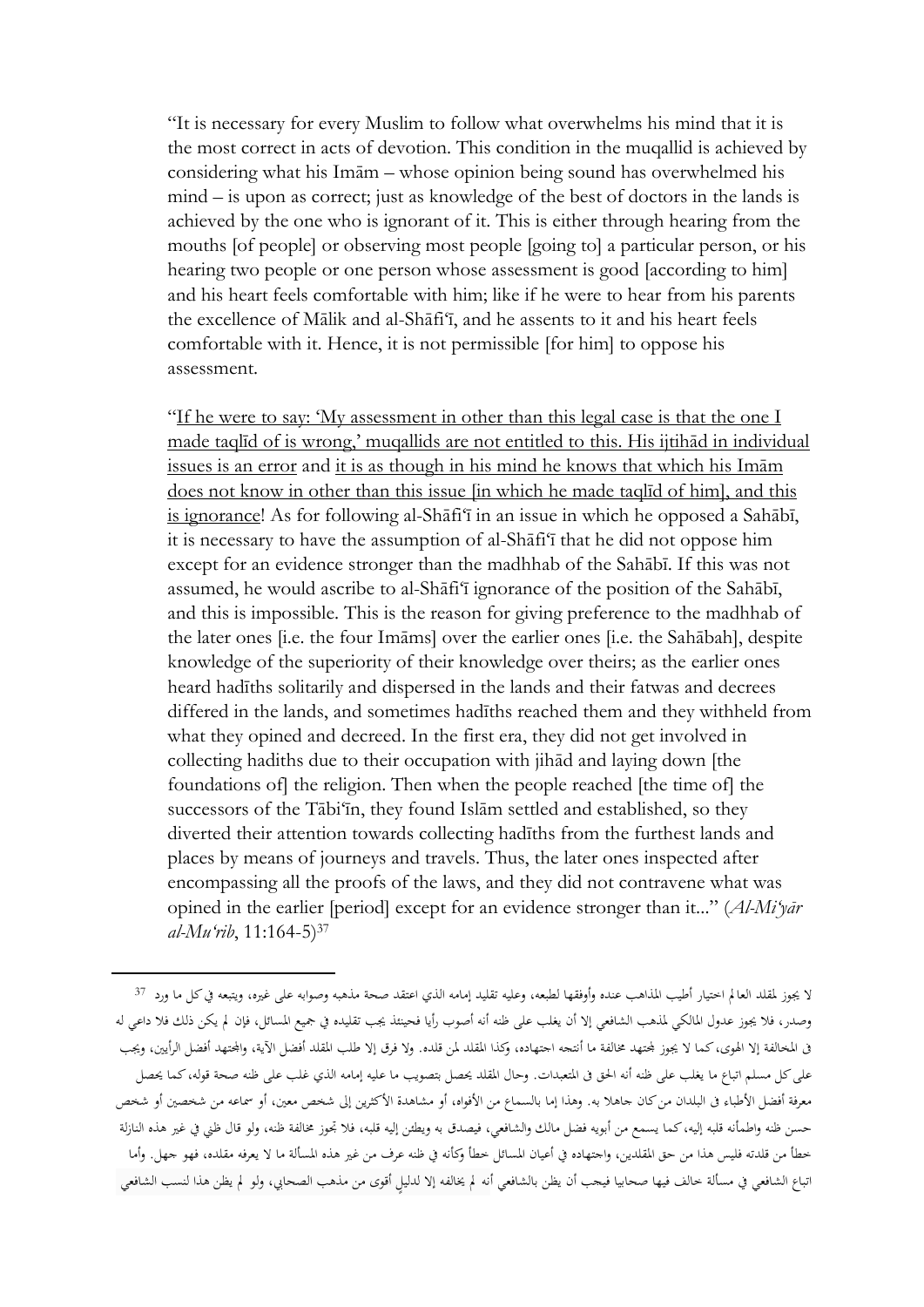This is an explicit passage that according to al-Ghazālī, a muqallid must make taqlīd of the madhhab of his Imām in all rulings. He may not follow one madhhab in some rulings and another in other rulings, and al-Ghazālī is clear that the only reason that a muqallid would do this is in following his desires. The limit of a muqallid's ijtihād is to determine that one madhhab appears superior to the other. Beyond that, the muqallid does not have the capacity to adjudicate between the madhhabs on individual points of difference. Hence, he must choose one madhhab he feels is superior and adhere to it completely, as the only reason for shifting in individual rulings would be vain desire (even if the muqallid does not realise it).

4. Shāfi' ibn 'Abd al-Rashīd Abū 'Abdillāh al-Jīlī (470 – 541 H)<sup>38</sup> is referred to in the following passage of al-Zarkashī:

"If [a muqallid] adhered to a specific madhhab, like [the madhhab of] Mālik or al-Shāfi'ī, and he believed in its superiority in general, is it permissible to oppose his Imām in some juristic rulings and select the opinion of another mujtahid besides him? In this are [the following] views: First, prohibition. Al-Jīlī positively asserted this in *al-I'jāz*, because the view of every Imām is independent in individual cases, so there is no need to shift except following desires, and due to what is in it of following dispensations and playing with religion."<sup>39</sup>

There is a clear indication in this statement that the only reason the earlier generations did not restrict themselves to a single mujtahid is because there was a need: the rulings of each mujtahid on all juristic issues were not known, making it necessary to refer to multiple mujtahids. Al-Juwaynī was quoted earlier making the same point.

Furthermore, the reason for restricting oneself to a single madhhab, i.e. the potential of following desires, is also alluded to in this statement. Although al-Jīlī does not say that a layperson must at the outset select a madhhab, but since his reasoning is that to have the option to select from multiple madhhabs bears the

إلى الجهل ممقام الصحابي، وهو محال. وهذا سبب ترجيح مذهب المتأخرين على المتقدمين، مع العلم بفضل علمهم عليهم، لكون المتقدمين سمعوا الأحاديث أحاداً، وتفرقوا في البلاد، فاختلفت فتاويهم وأقضيتهم في البلاد، وربما بلغتهم الأحاديث ووقفوا عما أفتوا به أو حكموا، ولم يتفرغوا في العصر الأول لجمع الأحاديث؛ لاشتغالهم بالجهاد وتمهيد الدين، فلما انتهى الناس إلى تابعي التابعين وجدوا الإسلام مستقرأ ممهدأ، فصرفوا همهم إلى جمع الأحاديث من أقصى البلاد وأقطارها، بالرحلة والأسفار فالمتأخرون نظروا بعد الإحاطة بجميع موارد الأحكام، ولم يخالفوا ما أفتى به أولاً، إلا لدليل بلغهم أقوى منه (المعيار المعرب، ج١١. ص٠-١٦٠.(

<sup>38</sup> A senior Shāfi'ī scholar who studied under both Ilkiyā al-Harrāsī and al-Ghazālī.

 $\overline{\phantom{a}}$ 

فلو التزم مذهبا معينا كمالك والشافعي واعتقد رجحانه من حيث الإجمال، فهل يجوز أن يخالف إمامه في بعض المسائل ويأخذ بقول غيره من مجتهد <sup>39</sup> آخر؟ فيه مذاهب: أحدها املنع وبه جزم اجليلي ىف اإلعجاز، ألن قول كل إمام مستقل بآحاد الوقائع، فال ضرورة إىل اإلنتقال إال التشهي، وملا فيه من اتباع الترخص والتلاعب بالدين. (البحر المحيط، دار الصفوة، ج٦. ص٢٢٠.)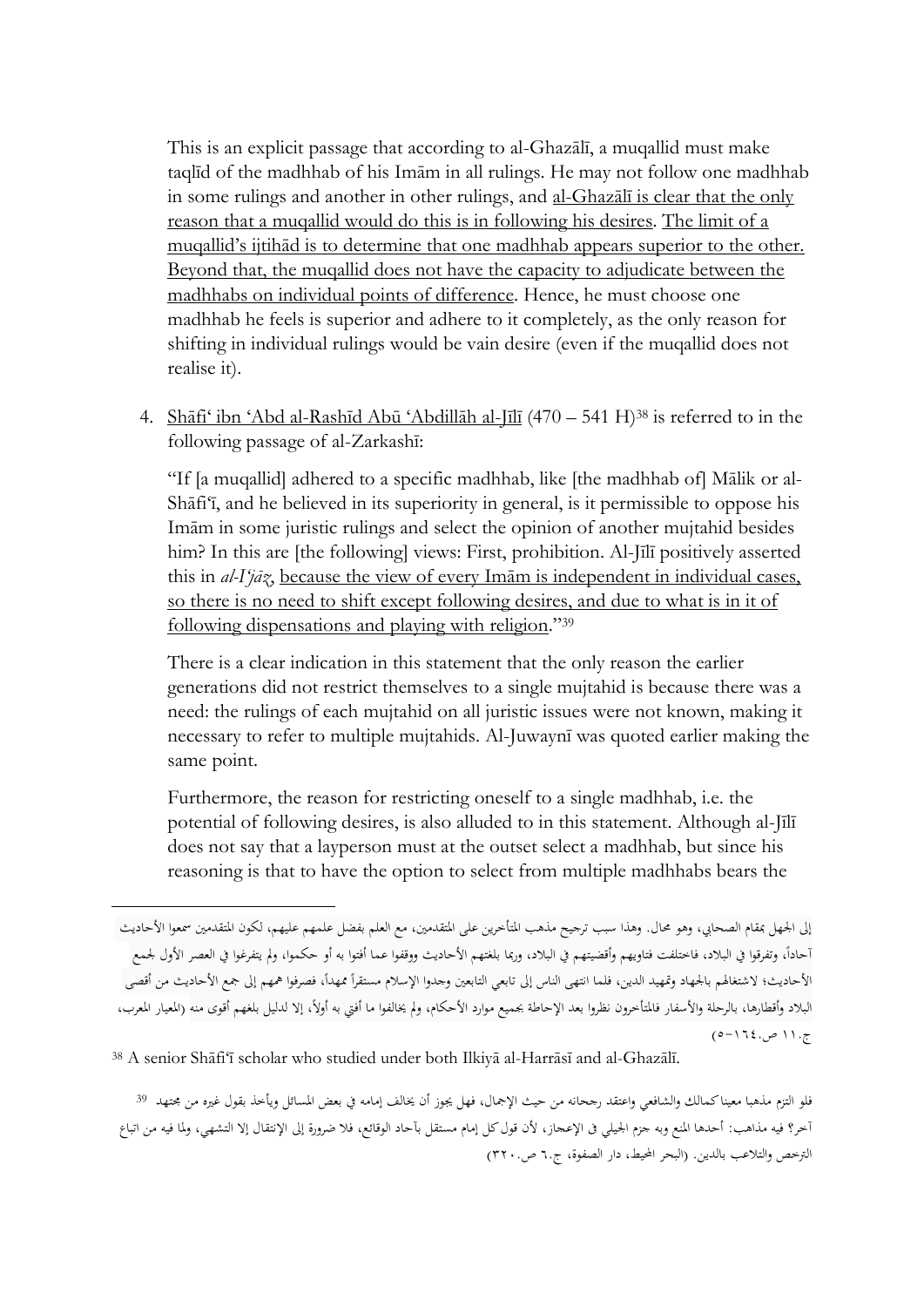consequence of following desires and playing with the dīn, it would entail that his opinion is it is necessary for a layperson to choose one madhhab he will follow in all its rulings. Safī al-Dīn al-Hindī (644 – 715 H) said after mentioning this very reasoning:

"This evidence demands that it is necessary for the layperson to subscribe to a specific madhhab <u>at the outset</u>."<sup>40</sup>

Moreover, it is also clear from this passage that al-Jīlī saw no reason why a muqallid would shift from one madhhab to another – when there was no dire need as in the early period – besides following vain desire (*tashahhī*).

5. Al-Qaffāl al-Marwazī, Abū Bakr 'Abdullāh ibn Ahmad's (327 – 417 H)<sup>41</sup> opinion is mentioned in the following passage from al-Nawawī's *Sharh al-Muhadhdhab*:

"Shaykh [Abū Muhammad al-Juwaynī] said: It will be considered if he [i.e. the layperson] is ascribed to a madhhab, we will premise it on two views which al-Qādī Husayn related in that the layperson does he have a madhhab or not?...The second, and this is the most authentic according to al-Qaffāl, is that he does have a madhhab, so it is not permissible for him to oppose it." (*al-Majmū' Sharh al-Muhadhdhab*, 1:93)<sup>42</sup>

In explaining al-Qaffāl's view, Ibn al-Salāh states:

"Because he believes that the madhhab which he is ascribed to is the truth and he gave it preference over other than it, so he must follow through with the demand of this belief of his. Hence, if he is a Shāfi'ī he may not seek fatwa from a Hanafī, nor oppose his Imām." 43

This proves that according to al-Qaffāl once a muqallid has selected a madhhab, he must adhere to it in all its rulings.

6. The "Ashāb al-Wujūh" were major early mujtahids in the Shāfi'ī madhhab, generally having lived between the third and fifth centuries. Al-Nawawī describes them as follows: "A mujtahid restricted to the madhhab of his Imām, independent

وهذا الدليل يقتضي أن يجب على العامي أن ينتحل مذهبا معينا ابتداء (نماية الوصول، المكتبة التجارية، ص٢٩٢٠. 40

<sup>41</sup> He was the greatest Shāfi'ī jurist of his time. (*Siyar A'lām al-Nubalā'*, 17:406)

**.** 

قال الشيخ: ينظر: إن كان منتسبا إىل مذهب بنيناه على وجهني حكامها القاضي حسني يف أن العامي هل له مدهب أم ال؟...والثاين وهو األصح عند <sup>42</sup> القفال: له مذهب فلا يجوز مخالفته (الجمموع شرح المهذهب، ص٩٣٠)

ألنه اعتقد أن املذهب الذى انتسب إليه هو احلق ورجه على على غريه فعليه الوفاء مبوجب اعتقاده ذلك، فإن كان شافعيا م يكن له أن يستفيت حنفيا <sup>43</sup> ولا يخالف إمامه (أدب المفتى والمستفتى، دار المعرفة، ص٨٧.)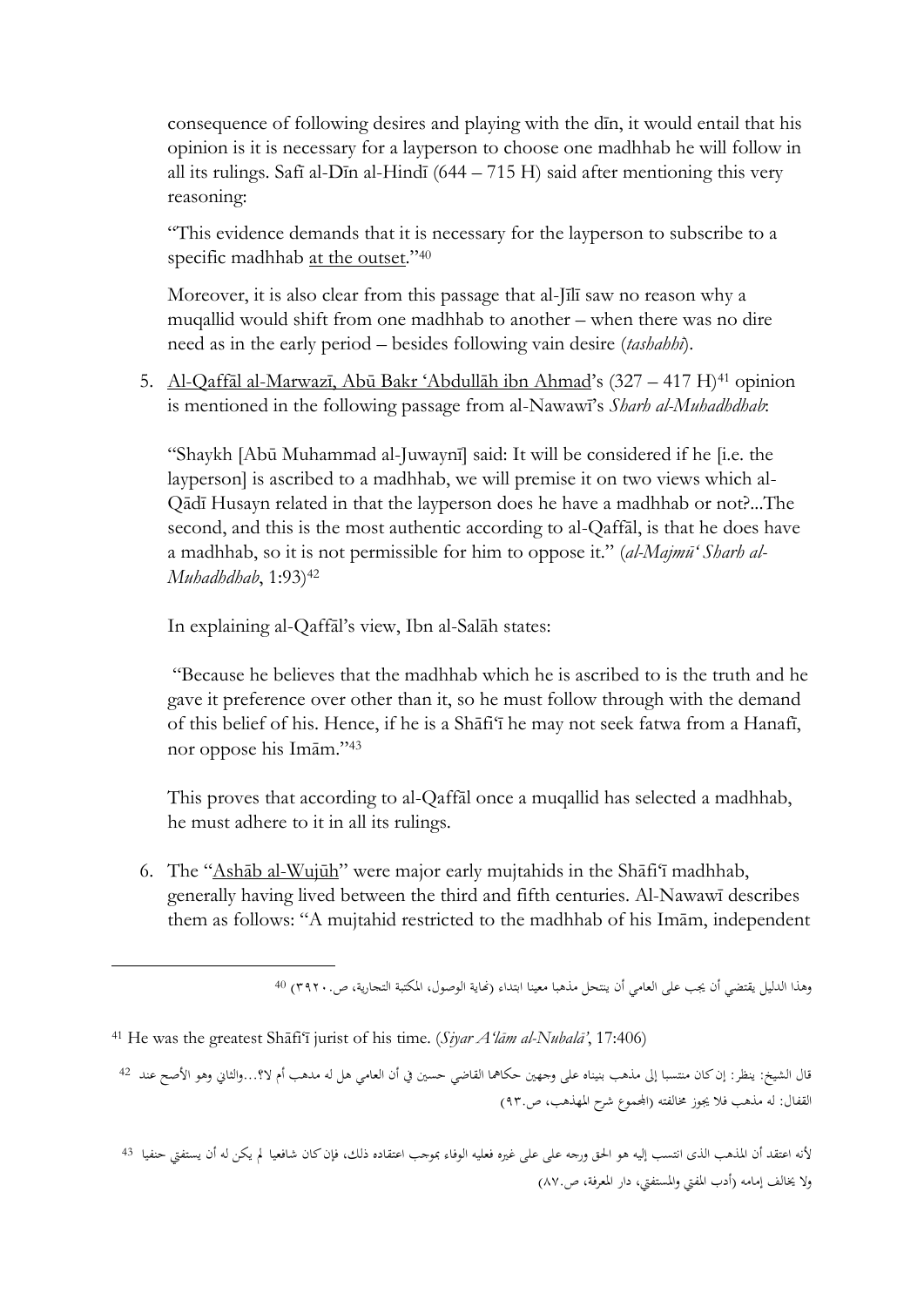in establishing his viewpoints with evidence, although he does not go beyond the foundations of his Imām and his principles in his evidences. His condition is knowledge of jurisprudence and its principles and the detailed evidences of laws, and insight into the methodology of [drawing] legal analogies and [determining] the *ratio legis*. [He is] fully trained in extraction and derivation, capable of linking what is not explicitly mentioned by his Imām to his principles." Al-Nawawī then said: "This is a description of our Ashāb, the Ashāb al-Wujūh." (*Sharh al-Muhadhdhab*, p. 76) Some examples of Ashāb al-Wujūh are: Abū 'Alī al-Husayn ibn Sālih ibn Khayrān (d. 320 H), Abū Yahyā Zakariyyā ibn Ahmad al-Balkhī (d. 330 H), Zāhir ibn Ahmad al-Sarakhsī (d. 389 H) and Abū Bakr al-Awdanī (d. 385 H).

Al-Nawawī said:

 $\overline{\phantom{a}}$ 

"If [a layperson] is not ascribed [to a madhhab], it is premised on two views, which Ibn Barhān related from our Ashāb, in that: Is it necessary for the layperson to adopt a particular madhhab?...The second it is necessary for him. Abu l-Hasan al-Ilkiyā positively asserted it, and this applies to all who have not reached the level of ijtihād from the jurists and the adherents of all sciences. [This is so] in order that he does not collect the dispensations of the madhhabs; as distinguished from the first era when the madhhabs were not codified such that their dispensations may be collected. Based on this, it is necessary for one to strive to choose a specific madhhab he will follow in everything. He may not adopt a madhhab based merely on whim, nor with what he found his forefathers upon. This is the statement of the Ashāb." (*Rawdat al-Tālibīn*, 8:101)<sup>44</sup>

In explaining the view of the Ashāb, al-Nawawī clearly mentions that in the early period the laypeople were not able to seek out the easiest opinions of the mujtahids, precisely because their madhhabs were not codified.

In short, there is very strong support from within the early Shāfi'ī school for the paradigm of taqlīd we have proposed in the introduction. Furthermore, Imām al-Ghazālī effectively quoted consensus on this ruling, and as mentioned earlier, the disagreement of later scholars cannot override the binding consensus of the earlier jurists.

# **Statements from the Early Scholars of the Mālikī School**

وهل يجوز للعامي أن يتخير ويقلد أي مذهب شاء نظر إن كان منتسباً إلى مذهب بني على وجهين حكاهما القاضي حسين في أن العامي هل له مذهب <sup>44</sup> ام لا أحدهما لا لأن المذهب لعارف الأدلة فعلى هذا له أن يستفتي من شاء وأصحهما عند القفال له مذهب فلا تجوز مخالفته وإن لم يكن منتسباً بني على وجهني حكامها ابن برهان بفتح الباء من أصحابنا يف أن العامي هل يلزمه التقيد مبذهب معني أحدمها ال فعلى هذا هل له أن يقلد من شاء أم يبحث عن أسد المذاهب فيقلد أهله وجهان كالبحث عن الأعلم والثاني وبه قطع أبو الحسن إلكيا يلزمه وهو جار في كل من يبلغ رتبة الاجتهاد من الفقهاء وأصحاب سائر العلوم لئلا يتلقط رحص المذاهب بخلاف العصر الأول ولم تكن مذاهب مدونة فيتلقط رحصها فعلى هذا يلزمه أن يختار مذهبأ يقلده في كل شيء وليس له التمذهب بمجرد التشهي ولا بما وجد عليه أبده هذا كلام الأصحاب والذي يقتضيه الدليل أنه لا يلزمه التمذهب بمذهب بل يستفتي من شاء أو من اتفق لكن من غير تلقط للرخص ولعل من منعه لم يثق بعدم تلقطه (روضة الطالبين، دار عا لم الكتب، ج٨. ص١٠١.)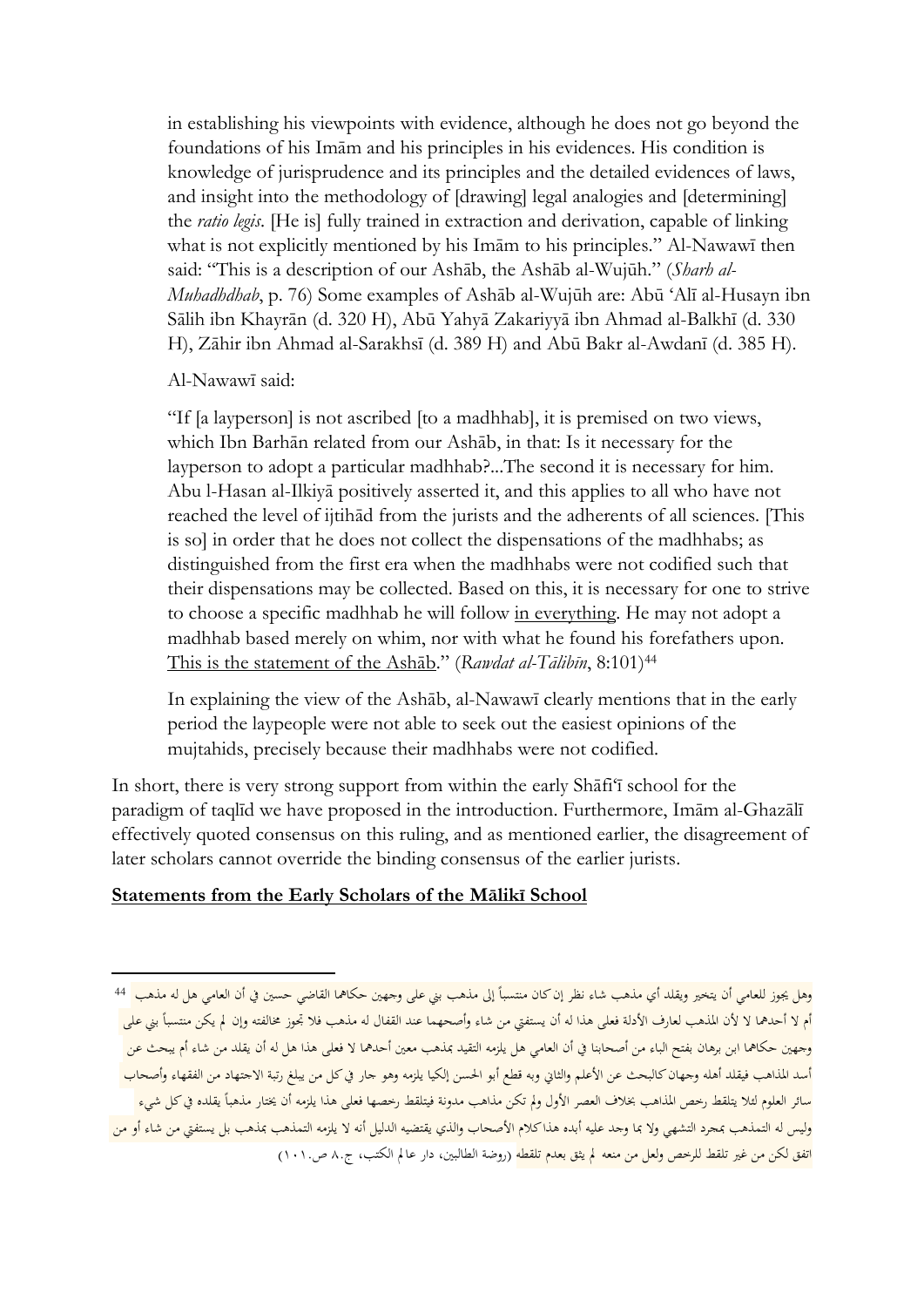# 1. Shaykh al-Islām Qādī Abu l-Fadl 'Iyād ibn Mūsā (476 – 544 H) <sup>45</sup> said:

"Know – may Allāh give us and you success – that the ruling of the one devoted to the orders of Allāh (Exalted is He) and His prohibitions, obedient to the Sharī'ah of His Prophet (Allāh bless him and grant him peace), is to seek acquaintance of this and that with which he will render devotion [to Allāh] and that which he will perform and will omit, and [that which] is necessary for him and forbidden, and [that which] is permissible for him and encouraged, from the Book of Allāh and the Sunnah of His Prophet, for they are the two foundations which the Sharī'ah is known only by means of and Allāh is rendered devotion only by knowledge of.

"Furthermore, the consensus of the Muslims is built upon them, and dependent on them. Thus it cannot be found nor convened, except [based] on them, either from a text which they knew and then did not transmit or from a deduction based on them – based on the view that a consensus via the route of ijtihād is valid.

"All of this will not be complete except after making knowledge of them, and the means and tools allowing him to reach it, a reality, in terms of transmission and reason, and pursuit of it, collection and retention, and knowledge of what is sound from the traditions and famous, and acquaintance of how to gain understanding, and that by which he will gain understanding, in terms of knowledge of the outward of the words, which is knowledge of Arabic and language, and knowledge of their meanings and the meanings of the intent of Sharī'ah and its objectives, and the clear directive of speech, its outward and its purport and all its angles, which is termed "knowledge of the principles of jurisprudence", most of which is connected to knowledge of Arabic and the objectives of speech and conversation, and then [knowledge of] the source of making a [legal] analogy of what has not been explicitly stated on what has been explicitly stated, drawing attention to the presence of the legal reason in it or its resemblance to it.

"All of this requires time, while devotion [to Allāh and Sharī'ah] is necessary immediately. Moreover, those who have reached this road, which is the road of ijtihād and ruling by it in the Sharī'ah, are few and fewer than few after the first era and the righteous Salaf and the praiseworthy three generations.

"Since this is so, it is necessary for the one who has not reached this position from the legally responsibility individuals (*muakkallafīn*) to receive what he will render devotion with and which he was legally obligated with, in terms of the tasks of Sharī'ah, from those who transmit it to him, and make him aware of it, and [who] he depends on in his transmission, knowledge and assessment. This is taqlīd, and the rank of the common people, nay most of them [i.e. people], is this!

<sup>1</sup> <sup>45</sup> One of the leading scholars of his time, author of the renowned and indispensable work, *al-Shifā*', commentator of *Sahīh Muslim*, and, like al-Ghazālī, in need of no introduction.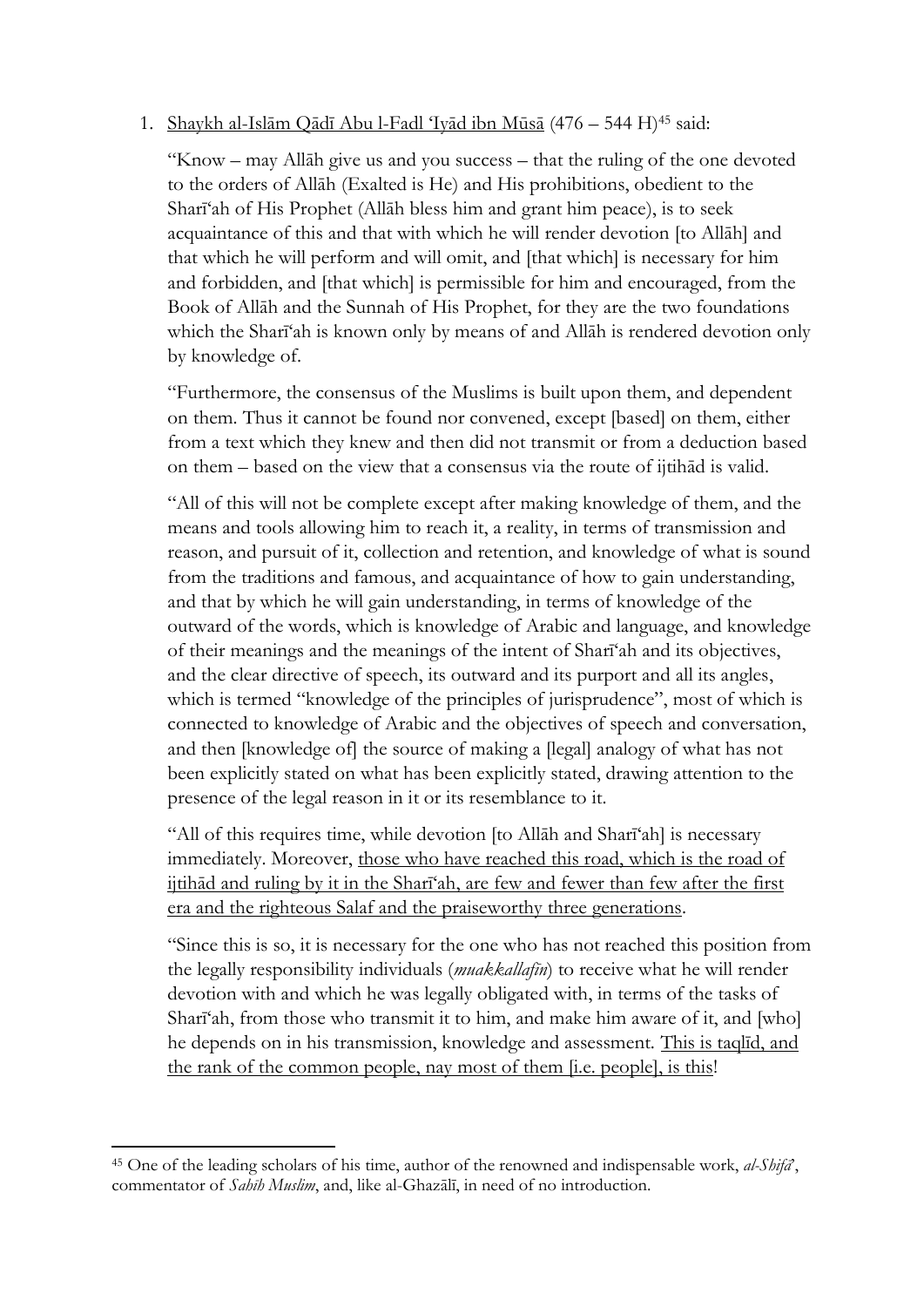"Since this is so, it is necessary to make taqlīd of a scholar that is dependable upon in that, and when the scholars become abundant, then the most learned.

"This is the share of the muqallid in terms of ijtihād (exercising judgement) for his religion. The muqallid will not abandon the most learned and go towards other than him, even if he [too] is engaged in knowledge. Thus, he will ask about that of which he does not have knowledge until he knows, just as Allāh (Exalted is He) said: 'Ask the people of knowledge if you do not know.' And the Prophet (Allāh bless him and grant him peace) ordered imitation of the caliphs after him and his companions, and indeed the Prophet (Allāh bless him and grant him peace) dispatched his companions amongst the people to teach them the understanding of religion, and teach them what is prescribed upon them, and Allāh (Exalted is He) encouraged all of them, that from each group a party of them go forth in order to gain understanding in the religion and warn their people when they return to them. (Qur'ān, 9:122)

"Since this matter is necessary and inevitable, and the most worthy and deserving of those who the ignorant layperson and the novice worshipper and the student seeking guidance and the one seeking understanding in the religion of Allāh make taqlīd of are the jurists of the companions of the Messenger of Allāh (Allāh bless him and grant him peace), who took knowledge from him and knew the reasons for the revelation of the commands and prohibitions, and the functions of the laws, and the contexts of his (upon him peace) speech, and they witnessed the indications of it, and they spoke directly in most of them with the Prophet (upon him peace), and they asked him about them, along with what they were upon of vast knowledge and acquaintance with the meanings of speech and illumination of hearts and expansion of breasts, so they were indisputably the most learned of the Imāms, and the worthiest of them to make taqlīd of, but they did not speak about the legal cases except in the small number [of them] that arose, nor were juristic rulings derived by them, and they did not speak about the Sharī'ah except of principles and events, and most of their occupation was in acting on what they knew, and defence of the territory of religion, and consolidating the Sharī'ah of the Muslims. Moreover, there is disagreement amongst them in some of what they spoke of, which will leave the muqallid in confusion, and will force him to contemplate and have reservation.

"Derivation [of subsidiary rulings], drawing results and elaborating the [points of] discussion in that which is expected to occur only came after them. Thus, the Tābi'ūn came, and they analysed their disagreement and they built on their foundations, and then after them scholars arose from the successors of the Tābi'ūn, and events became numerous, legal cases took place, and the fatwas on them became diverse, so they gathered the views of all [scholars], and they preserved their jurisprudence, and they researched their disagreement and their agreement, and they were cautious of the matter becoming dispersed and the disagreement going out of control, so they exercised their reasoning in collecting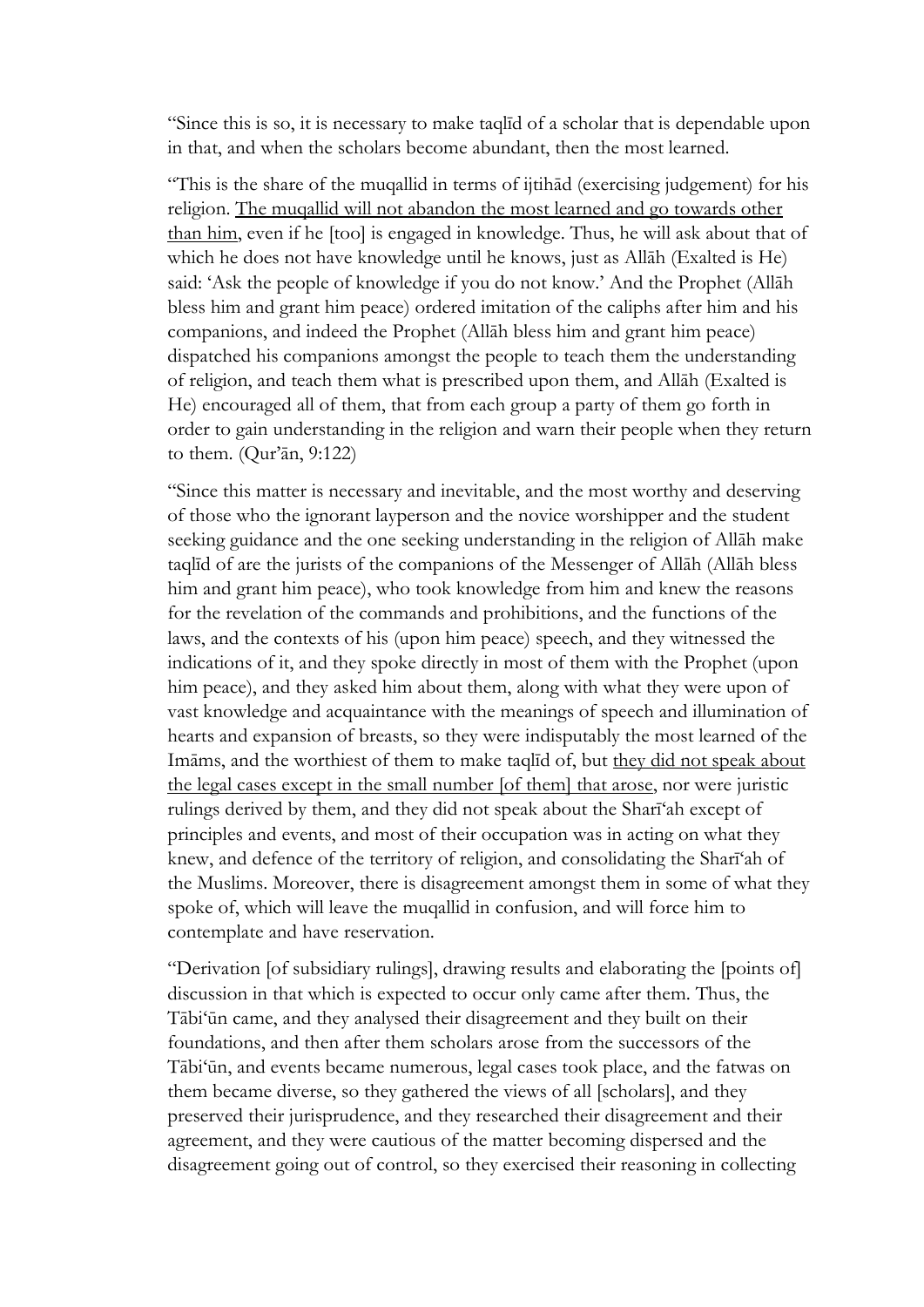the traditions and regulating the principles, and they were asked and they answered, and they founded principles and paved foundations and derived legal rulings based on them, and they authored for the people works on this and arranged them into chapters, and each of them acted in accordance with what was inspired to him and he was granted accordance to [do], so the knowledge of principles and subsidiaries, disagreement and agreement, reached its peak with them, and they drew analogy on what reached them of what it indicates to or it resembles. May Allāh be pleased with them all and give them the full reward for their efforts.

"Thus, it is stipulated for the lay muqallid and the novice seeker of knowledge to refer in [his] taqlīd to these [mujtahids] for the texts of his legal cases, and refer to them in what is unclear [to him] therefrom, due to the encompassment of the science of Sharī'ah and its revolving around them, and their excellence in analysing the madhhabs of those who came before them, and their sufficing of that for those who came after them.

"However, taqlīd of all of them will not be possible in most legal cases and the majority of rulings, due to their disagreement based on the different principles on which they built [the rulings]. And it is not correct for a muqallid to make taqlid of whosoever he wishes from them based on whim and chance, or based on what he finds the people of his vicinity and his family upon.

"Thus, his share here of ijtihād is analysing the most learned of them, and gaining recognition of the worthiest of the totality of them for taqlīd, so that the layperson will incline in his deeds to his fatwas, and will rely in his acts of piety on what he opined...It is not permissible for him to trespass in consulting those whose madhhab he does not adhere to for fatwa, since some of the elders said: 'The Imām for the one who adopts his madhhab is like the Prophet (upon him peace) with his ummah – it is not permissible for him to oppose him.' This is correct in terms of reasoning, and in what we elaborated, its soundness is manifest to the people of insight.

"…Once this introduction is established, we say: The consensus of the Muslims in all places of earth has occurred on taqlīd in this fashion, and adherence of them, and studying their madhhabs and not those before them, while acknowledging the excellence of those before them and their priority and their superior knowledge, but the problems [in following them] are as we described and the sufficiency of what they selected from them is as we mentioned earlier.

"…The people today in all the lands of the world have evolved into five madhhabs: Mālikīs, Hanafīs, Shāfi'īs, Hanbalīs and Dāwūdīs – and they are known as Zāhirīs. Thus, it is incumbent on a student of knowledge and the one wishing to gain acquaintance of what is true and correct to recognise the most worthy of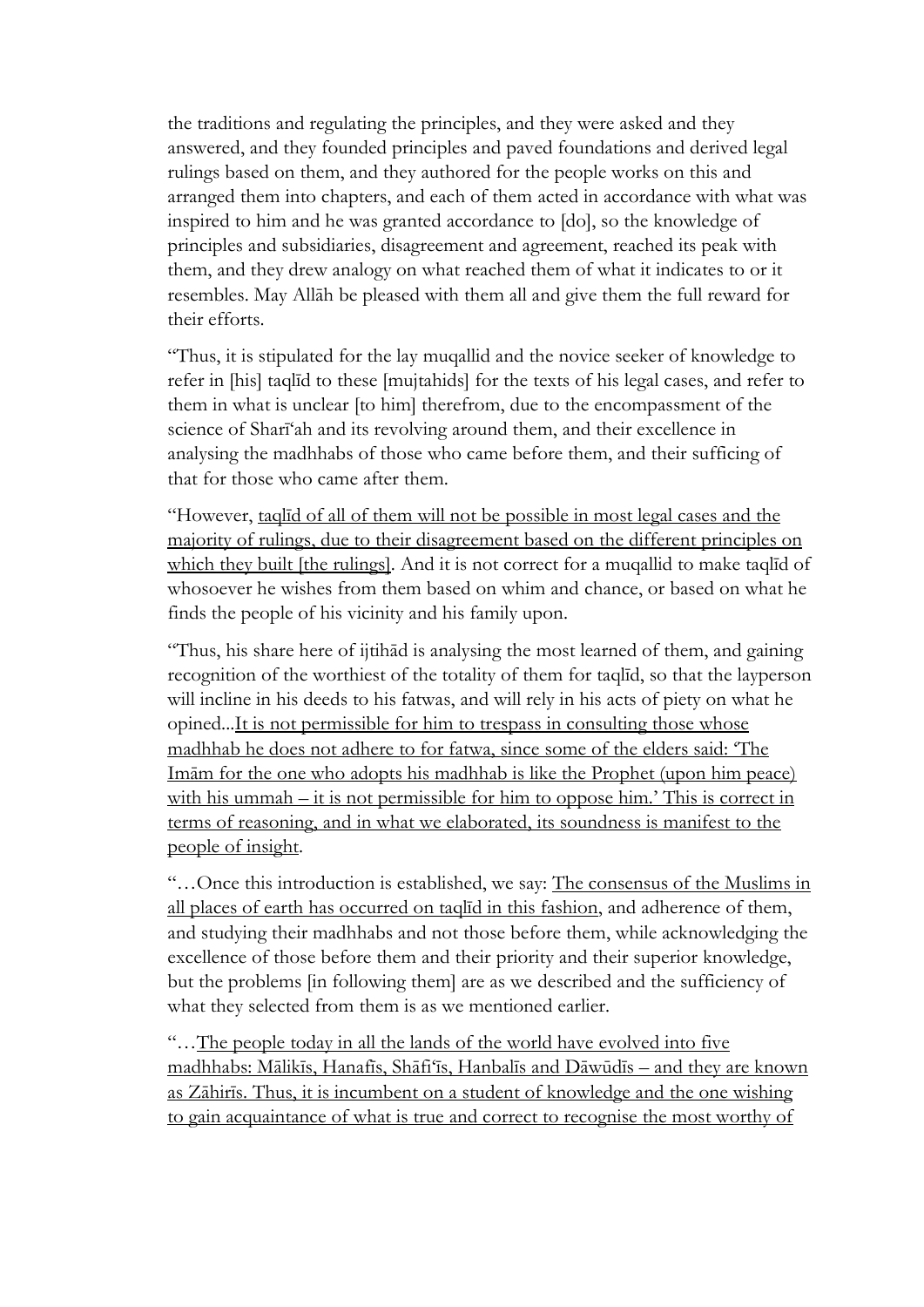them of taqlīd, in order to depend on his madhhab and tread his path in seeking jurisprudential knowledge." (59 – 67)<sup>46</sup>

1

اعلموا وفقنا الله تعالى وإياكم أن حكم المتعبد بأوامر الله تعالى ونواهيه المثشرع بشريعة نبيه عليه السلام طلب معرفة ذلك وما يتعبد به، وما يأتيه ويذره، 46 ويجب عليه ويحرم، ويباح له ويرغب فيه من كتاب الله تعالى وسنة نبيه عليه السلام، فهما الأصلان اللذان لا تعرف الشريعة إلا من قبلهما ولا يعبد الله تعالى إلا بعلمهما ثم إجماع المسلمين مرتب عليهما ومسند إليهما فلا يصح أن يوجد وينعقد إلا عنهما، إما من نص عرفوه ثم تركوا نقله، ومن اجتهاد مبني عليهما على القول بصحة الإجماع من طريق الاجتهاد، وهذا كله لا يتم إلا بعد تحقيق العلم بذلك الطريق والآلات الموصلة إليه من نقل ونظر وطلب قبله وجمع وحفظ وعلم وما صح من السنن واشتهر، ومعرفة كيف يتفهم وما به يتفهم من علم ظواهر الألفاظ وهو علم العربية واللغة وعلم معانيها وعلم موارد الشرع ومقاصده ونص الكالم وظاهره وفحواه وسائر نواحيه وهو املعرب عنه بعلم أصول الفقه وأكثره يتعلق بعلم العربية ومقاصد الكالم واخلطاب، مث يأخذ قياس ما لم ينص عليه على ما نص بالتنبيه على علته أو شبيهاً له. وهذاكله يحتاج إلى مهلة والتعبد لازم لحينه، ثم إن الواصل إلى هذا الطريق وهو طريق الاجتهاد والحكم به في الشرع قليل وأقل من القليل بعد الصدر الأول والسلف الصالح والقرون المحمودة الثلاثة وإذاكان هذا فلا بد لمن لم يبلغ هذه المنزلة من المكلفين أن يتلقى ما تعبد به وكلف به من وظائف شريعته ممن ينقله له ويعرفه به ويثبته عليه يف نقله وعلمه وحكمه وهو التقليد ودرجة عوام الناس بل أكربهم هذا، وإذاكان هذا فالواجب تقليد العالم لموثوق بذلك، فإذاكثر العلماء فالأعلم وهذا حظ المقلد من الاجتهاد لدينه ولا يترك المقلد الأعلم ويعدل إلى غيره وإن كان يشتغل بالعلم فيسأل حينئذ عما لا يعلم حتى يعلمه. قال الله تعالى: )فاسألوه أهل الذكر إن كنتم لا تعلمون( وأمر النبي صلى الله عليه وسلم بالإقتداء  $\overline{a}$ بالخلفاء بعده وأصحابه، وقد بعث النبي صلى الله عليه وسلم أصحابه في الناس ليفقهوهم في الدين، ولينذروا قومهم إذا رجعوا إليهم وإذا كان هذا الأمر لازماً لا بد منه فكان أولى من قلده العامي الجاهل )والمبتدىء( المتعبد والطالب المسترشد والمتفقه في دين الله تعالى وأحق بذلك فقهاء أصحاب رسول الله صلى الله عليه وسلم الذين أخذوا عنه العلم وعلموا أسباب نزول الأوامر والنواهي ووظائف الشرائع ومخارج كلامه عليه السلام. وشاهدوا قرائن ذلك وثاقبوا في أكثرها النبي عليه السلام واستفسروه عنها مع ما كانوا عليه من سعة العلم ومعرفة معاني الكلام وتنوير القلوب وانشراح الصدور، فكانوا أعلم الأمة بلا مرية وأولاهم بالتقليد لكنهم لم يتكلموا من النوازل إلا في اليسير مما وقع، ولا تفرعت عنهم المسائل ولا تكلموا من الشرع إلا في قواعد ووقائع، وكان أكثر اشتغالهم بالعمل مما علموا والذبّ عن حوزة الدين وتوكيد شريعة المسلمين ثم بينهم من الاختلاف في بعض ما تكلموا فيه ما يبقي المقلد في حيرة ويحوجه إلى نظر وتوقف، وإنما جاء التفريع التنتيج وبسط الكلام فيما يتوقع وقوعه بعدهم، فجاء التابعون فنظروا في اختلافهم وبنوا على أصولهم ثم جاء من بعدهم العلماء من أتباع التابعين، والوقائع قد كثرت والنوازل قد حدثت، والفتاوى في ذلك قد تشعبت فجمعوا أقاويل الجميع وحفظوا فقههم وبحثوا عن اختلافهم واتفاقهم وحذروا انتشار الأمر وحروج الخلاف عن الضبط فاجتهدوا في جمع السنن وضبط الأصول وسألوا فأجابوا وبنوا القواعد ومهدوا الأصول وفرعوا عليها النوازل ووضعوا في ذلك للناس التصانيف وبوبّوها، وعمل كل واحد منهم بحسب ما فتح عليه ووفق له، فانتهى إليهم علم الأصول والفروع والاختلاف والاتفاق وقاسوا على ما بلغهم ما يدل عليه ويشبه، رضي الله عن جميعهم ووفاهم أجر اجتهادهم فالمتعين على المقلد العامي وطالب العلم المبتدىء أن يرجع في التقليد لهؤلاء لنصوص نوازله والرجوع فيما أشكل من ذلك إليهم، ولاستغراق علم الشريعة ودورها عليهم وأحكامهم النظر في مذاهب من تقدمهم وكفايتهم ذلك لمن جاء بعدهم، لكن تقليد جميعهم لا يتفق في أكثر النوازل وجمهور المسائل لاختلافهم باختلاف الأصول التي بنوا عليها ولا يصلح أن، يقلد المقلد من شاء منهم على الشهوة والبحث أو على ما وجه عليه أهل قطره وآله، فحظه هنا من الاجتهاد النظر في أعلمهم ويعرف الأولى بالتقليد من جملتهم حتى يركن العامي في أعماله إلى فتواه ويجتهد في تعبداته على ما رآه وينصب العامي الأعلم من ملتزمي مذاهب هؤلاء منصبه، ولا يحل له أن يعدو في استفتائه من لا يرى مذهبه، فقد قال بعض المشائخ: إن الإمام لمن التزم تقليد مذهبه كالنبي عليه السلام مع أمته، ولا يحل له مخالفته. وهذا صحيح في الاعتبار مما بسطناه وشرطناه يظهر صوابه لأولى البصائر والأبصار وكذلك يلزم هذا طالب العلم في بدايته في درس ما أصله الأعلم من هؤلاء وفرعه وحفظ ما ألفه وجمعه والاهتداء بنظره في ذلك وامليل حيث مال معه إذ لو ابتدأ الطالب يف كل مسألة فطلب الوقاف على احلق منها بطريق االجتهاد عسر عليه ذلك إذ ال يتفق له إال بعد مجع خصاله وتناهي كماله، وإذا كان بحذا السبيل استغنى عن تقليد أرباب المذاهب وكان من المحتهدين لنفسه فسبيله أن يقلد من يعرفه أن، هذا هو الحق، حتى إذا أدرك من العلم ما قيض له وحصل منه ما قسم الله تعالى له وأفلح وكان فيه عمل للنظر والاجتهاد انتقل إلى ذلك وأدركه، فإذا تقررت هذه المقدمة فنقول: قد وقع إجماع المسلمين في أقطار الأرض على تقليد هذا النمط واتباعهم ودرس مذاهبهم دون من قبلهم ومع الاعتراف بفضل من قبلهم وسبقه ومزيد علمه، لكن للعلل اليت ذكرنا وكفاية ما حنلوه وانتقوه من ذلك كما قدمنا...وصار الناس اليوم يف أقطار الدنيا إىل مخسة مذاهب: مالكية وحنفية وشافعية وحنبلية وداودية وهم املعروفون بالظاهرية، فحق على طالب العلم ومريد تعرف الصواب واحلق أن يعرف أوالهم بالتقليد ليعتمد على مذهبه ويسلك ىف التفقه سبيله )ترتب املدارك وتقريب السالك ملشرفة أعالم مذهب مالك، اململكة املغربية، ص٦٢-٠٩.((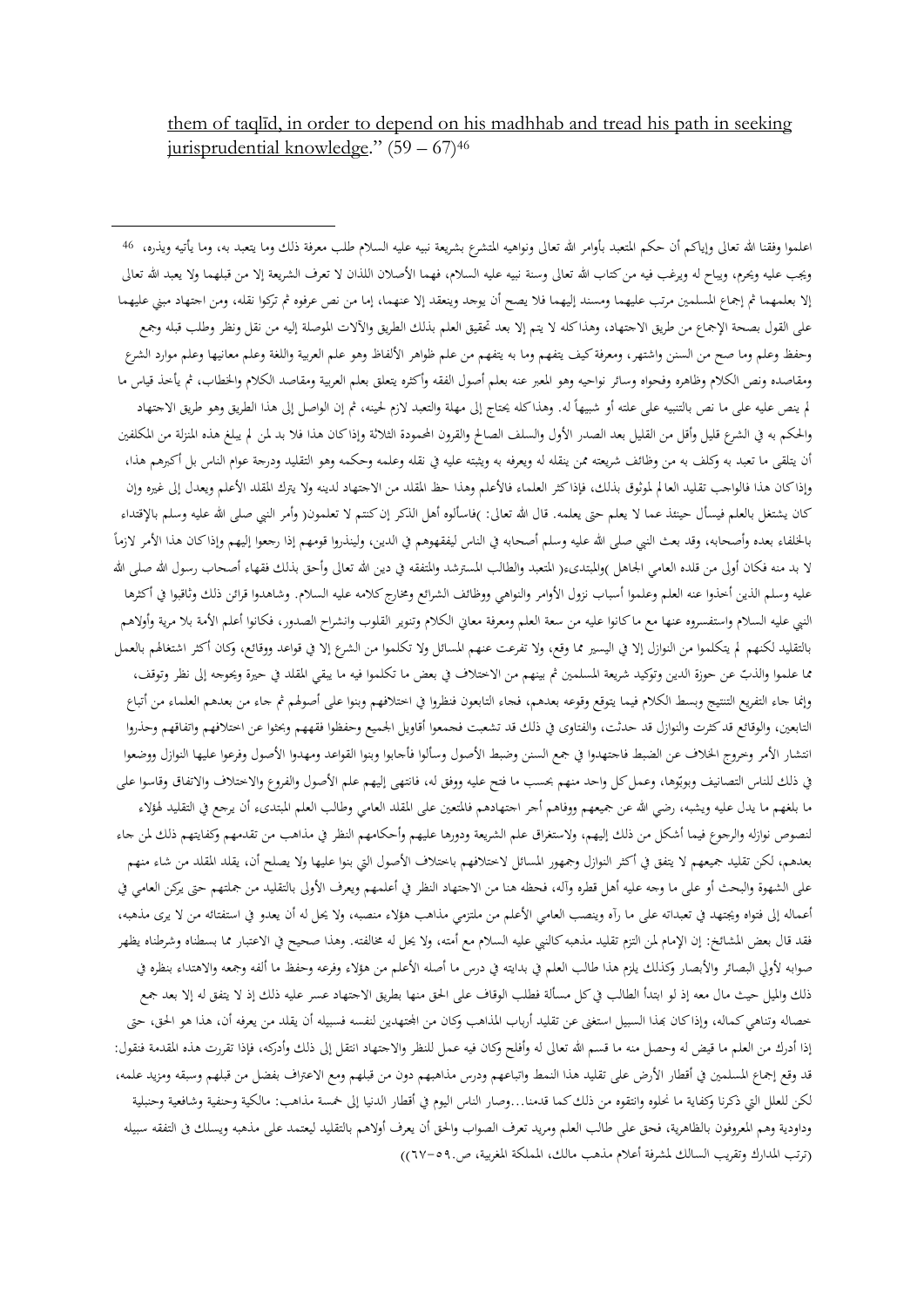The important points to note from this lengthy passage of Qādī 'Iyād are, firstly, that he notes most people in his time were muqallids; secondly, the reason it is not possible to follow the madhhab of a single Sahābī is that no Sahābī has a unified madhhab relating to all issues of jurisprudence; thirdly, and perhaps most importantly, Qādī 'Iyād identifies the reason why it is necessary to adhere to one madhhab as the different principles of each madhhab on which they based their rulings – following all of them, therefore, will result in a contradiction in the outcome; finally, he relates consensus on this type of taqlīd i.e. the obligation of adhering to a single madhhab one believes to be superior to the others.

2. Imām al-Māzirī, Abū 'Abdillāh Muhammad ibn 'Alī al-Tamīmī (453 – 536 H)<sup>47</sup> said:

"When a question came to me from Tūnis – Allāh protect it – when a man who a long time ago had studied part of the science of Usūl under me had married a woman and divorced her thrice, and then considered her permissible [for him], after a man solemnised [the marriage] with her and did not have intercourse with her, so a question about him came to me from the judge and the jurists of the city, I reprimanded him excessively, and I went into excess, until he thought I gave them permission to punish him! I mentioned that this is a door, if opened, repercussions would occur in terms of religion and consequences in terms of adherence to the laws [of Sharī'ah].

"…That which I believe of the resolute religion is that it is prohibited to exit the madhhab of Mālik and his companions as a protection against the path [towards the negative repercussions]. If this was legalised, a man would say: I will sell one dinar for two dinars due to what was narrated from Ibn 'Abbās and then someone will come who will say: I marry a woman and I make her private part lawful without a guardian nor witnesses in imitation of Abū Hanīfah with respect to the guardian and of Mālik with respect to witnesses, and I will marry her for a meagre price in imitation of al-Shāfi'ī. This is the greatest opportunity for disaster. This practice would be severed in the earlier times, despite the scrupulousness of its people and their fear of their honour and their religion. So what of when the matter has reached a time wherein its people have fallen short of the conditions of those who came before in such a way that is not hidden to the intelligent. This is a time when it is more suitable to cut off the substances of laxity in religious matters. …You see our imams who would fear Allāh (Great and Glorious is He) exaggerate in condemning laxity in the matter of religion and leaving one madhhab for another madhhab, due to what it will lead to in terms of corruption." (*Fatāwa l-Māzirī*, al-Dār al-Tūnisiyyah, 151-3)

In this passage, al-Māzirī explains the importance of regulatory measures to keep laypeople in check from falling into unwanted consequences. Two such consequences he refers to in this passage are: adopting *shadhdh* opinions, such as

<sup>47</sup> A major Mālikī Imām, commentator of *Sahīh Muslim*, and a teacher of Qādī 'Iyād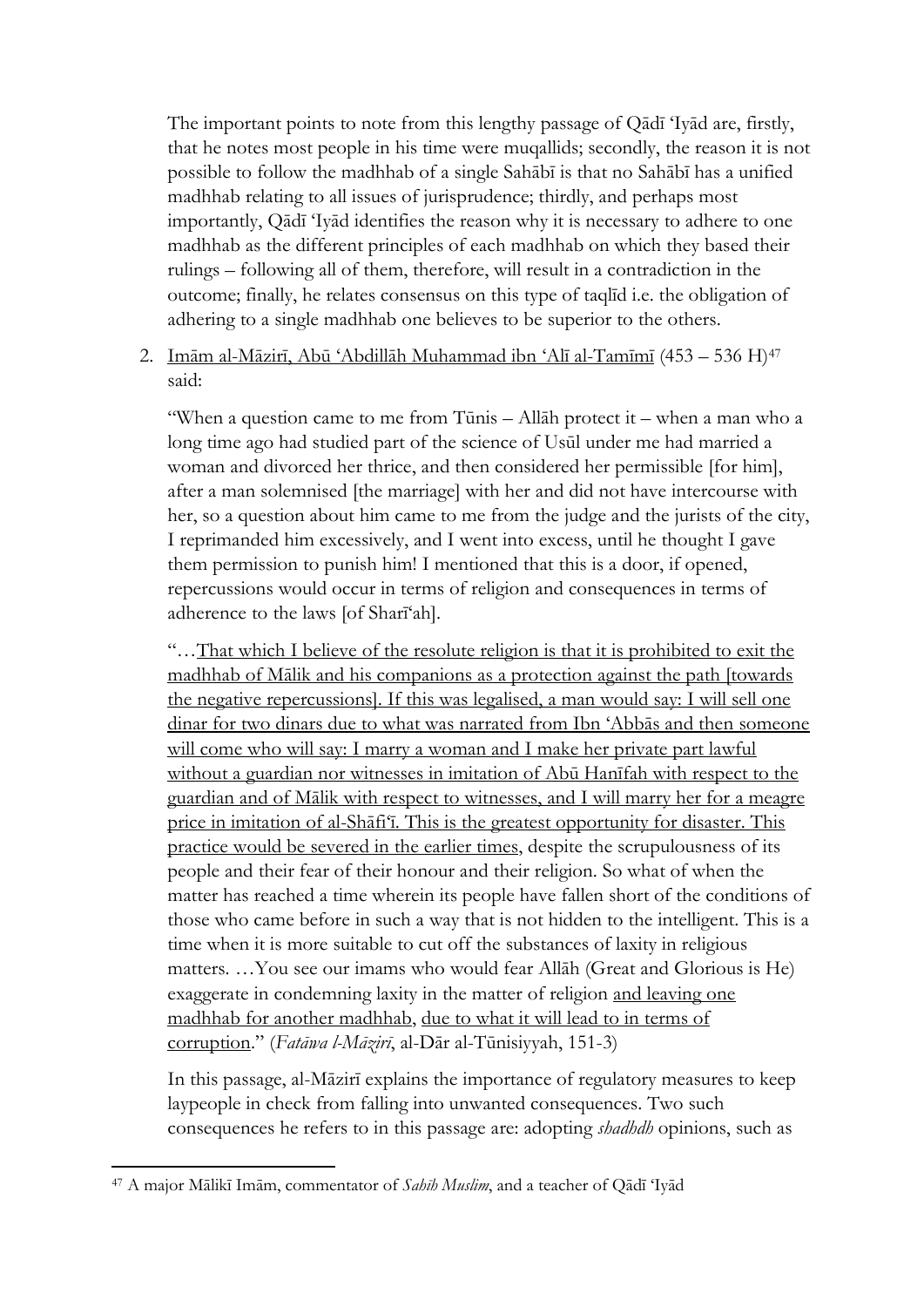Ibn 'Abbās's opinion of allowing the sale of one dirham for two dirhams on spot; and *talfīq* as in the example of the marriage that he described made up of the opinions of three different madhhabs.

Al-Māzirī also mentions in this passage that scholars had put these measures before his time also. There is in fact a reference to Mālikī scholars restricting the muftis to giving fatwa only on the madhhab of Imām Mālik as far back as the early third century. Wanshirīsī reports from al-Hārith ibn Miskīn (d. 250 H) and Sahnūn (d. 240 H) that they forbade the muftis of their areas from issuing fatwa on other than the madhhab of Mālik (*al-Mi'yār al-Mu'rib*, 12:26). And as mentioned earlier, quoting from Safī al-Dīn al-Hindī, "This evidence demands that it is necessary for the layperson to subscribe to a specific madhhab at the outset."

#### **Statements from the Hanbalī School**

1. Najm al-Dīn Ahmad ibn Hamdān ibn Shabīb al-Harrānī al-Misrī al-Faqīh (603 – 695 H)<sup>48</sup> said:

"It is necessary for every muqallid to adhere to a specific madhhab in the most famous [view] and not make taqlīd of other than its adherents." (*al-Insāf*, 11:194) 49

With the final clause, "and not make taqlīd of other than its adherents," Ibn Hamdān clarifies that the obligation is to restrict oneself to the body of scholars represented by the madhhab, and not only the founder of the madhhab.

Ibn Hamdān also reproduces the statement of al-Nawawī quoting from the Ashāb in his famous work on the protocols of fatwa *Sifat al-Fatwā wa l-Muftī wa l-Mustaftī* (al-Maktab al-Islāmī, p 72)

# **"The Layperson has no Madhhab"?**

The statement "the layman has no madhhab" (*al-'āmmī lā madhhaba lahū*) was mentioned by some scholars<sup>50</sup>. This rule applies only to the situation before the codification of madhhabs, as expressed by al-Juwaynī amongst others.

<sup>1</sup> <sup>48</sup> He was a leading Hanbalī authority in his time, his most senior teacher being 'Abd al-Qādir al-Ruhāwī (536 – 612 H). Ibn Rajab al-Hanbalī said: "Knowledge of the [Hanbalī] madhhab, its subtleties and its obscurities, reached its peak in him." (*al-Dhayl 'alā Tabaqāt al-Hanābilah*, Maktabah al-'Abīkān, 4:267)

وقال في الرعاية الكبرى: يلزم كل مقلد أن يلتزم بمذهب معين في الأشهر، فلا يقلد غير أهله (الإنصاف، ج١١. ص١٩٤.) <sup>49</sup>

وحكى الرافعي عن أبي الفتح الهروي أحد أصحاب الإمام [الشافعي] أن مذهب عامة أصحابنا أن العامي لا مذهب له (البحر المحيط، ج٦٠ ص٢٢٠٠) <sup>50</sup>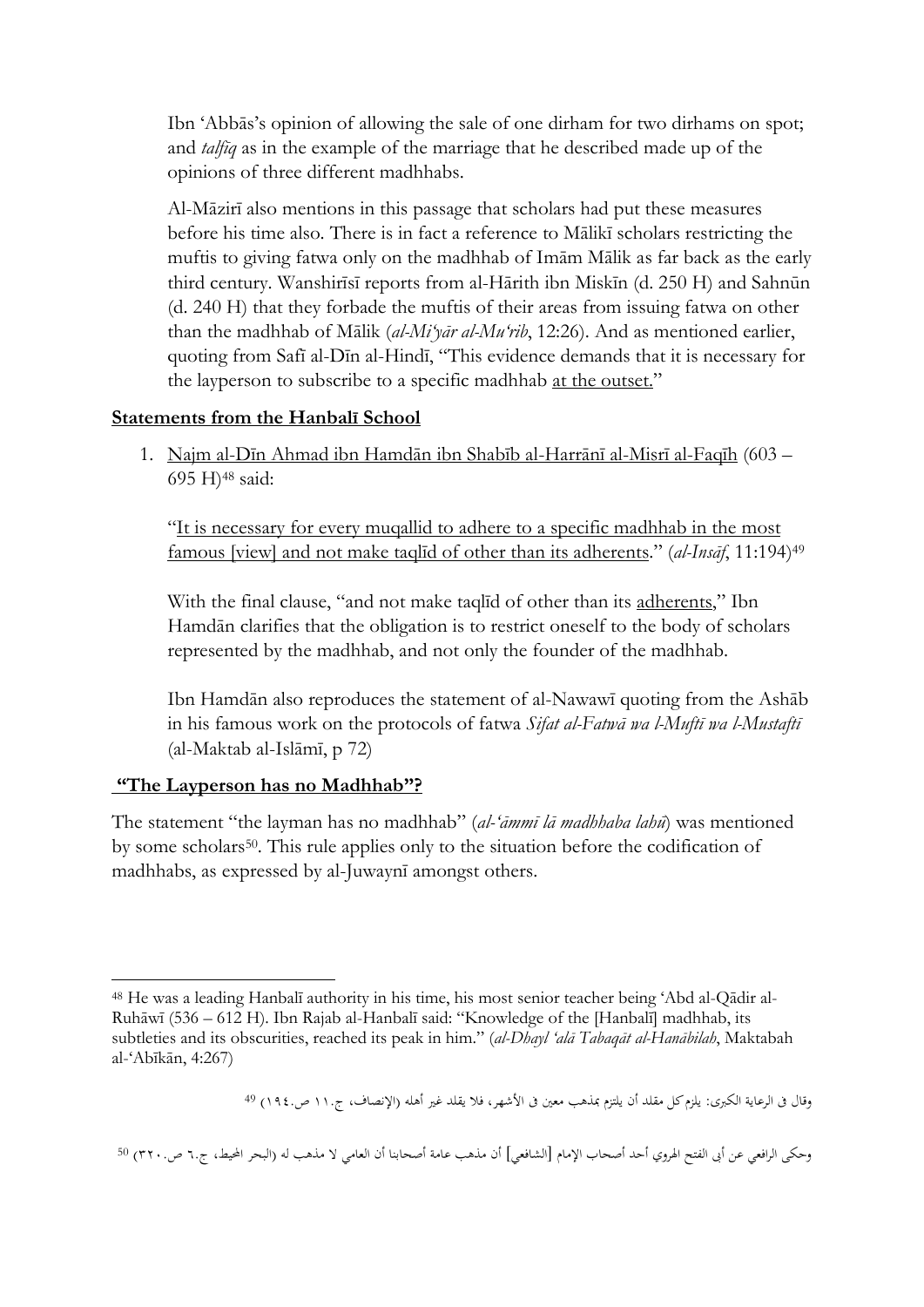Nāsir al-Dīn Abu l-'Abbās Ahmad ibn Muhammad Ibn al-Munayyir al-Mālikī (620 – 683  $H$ <sup>51</sup> said:

"Proof dictates [the necessity of] adherence to a specific madhhab after [the codification of the madhhabs of] the four Imāms not before them. The difference is that the people before the four Imāms did not codify their madhhabs, nor did the legal cases arise in large numbers upon them, such that the madhhab of each of them may be known in all cases or in most of them. The one who asks fatwa of al-Shāfi'ī, for example, had no knowledge of what the mufti will say because his madhhab was not well-known in that case, or it did not arise before that so it is inconceivable that [anyone] supported it besides the mind of a specific [mufti]. As for after the madhhabs were understood, codified and became famous, and the dispensation was known from the strictures in every case, then a questioner will not alternate – when the condition is such – from madhhab to madhhab except due to an inclination to break away [from responsibility] and seeking ease."<sup>52</sup>

In this very clear passage, Ibn al-Munayyir explains that before the codification of madhhabs there was little scope to seek out the easiest opinions of the scholars. However, after the codification of the madhhabs, it would be easy to find the easiest opinion on each issue. Thus, at this time, restricting oneself to a single madhhab became necessary, as a regulatory measure. Hence, the rule, "The layperson has no madhhab" is applicable to the period before the codification of madhhabs.

Stating this explicitly, Ibn Hajar al-Haytamī from the late Shāfi'ī school said:

"The claim that the layperson has no madhhab is rejected. Rather, taqlīd of a recognised madhhab is necessary for him. That [i.e. the layperson having no madhhab] was before the codification of madhhabs and their settlement."<sup>53</sup>

The rule "the layperson has no madhhab" also applies to those situations, times and places where it would be very difficult or even impossible to obligate a layperson to

 $\overline{\phantom{a}}$ <sup>51</sup> One of the outstanding Egyptian scholars, about whom 'Izz al-Dīn ibn 'Abd al-Salām said: "The Egyptian lands boasts of two men on its borders: Ibn al-Munayyir in Alexandira and Ibn Daqīq al-'Īd in al-Qaws." (Editor's introduction to *al-Taysīr al-'Ajīb fi Tafsīr al-Gharīb*, Dār al-Gharb al-Islāmī, p. 17)

وتوسط ابن المنير فقال: الدليل يقتضي التزام مذهب معين بعد الأئمة الأربعة لا قبلهم، والفرق أن الناس كانوا قبل الأئمة الأربعة لم يدونوا مذاهبهم ولا 52 كثرت الوقائع عليهم، حتى عرف مذهب كل واحد منهم في كل الوقائع وفي أكثرها، وكان الذي يستفتى الشافعي مثلا لا علم له بما يقوله المفتي، لأنه لم يشتهر مذهبه يف تلك الواقعة، أو ألهنا ما وقعت له قبل ذلك، فال يتصور أن يعضده إال سر خاص، وأما بعد أن فهمت املذاهب ودونت واشتهرت وعرف المرخص من المشدد في كل واقعة، فلا ينتقل المستفتى والحالة هذه من مذهب إلى مذهب إلا ركونا إلى الانحلال والاستسهال (البحر المحيط، ج.٦ ص.٢١٩- $(7 \cdot$ 

وزعم أن العامي لا مذهب له ممنوع بل يلزمه تقليد مذهب معتبر، وذاك إنماكان قبل تدوين المذاهب واستقرارها (تحفة المحتاج بشرح المنهاج، دار الكتب <sup>53</sup> العلمية، ج.١ ص٤٨٧.)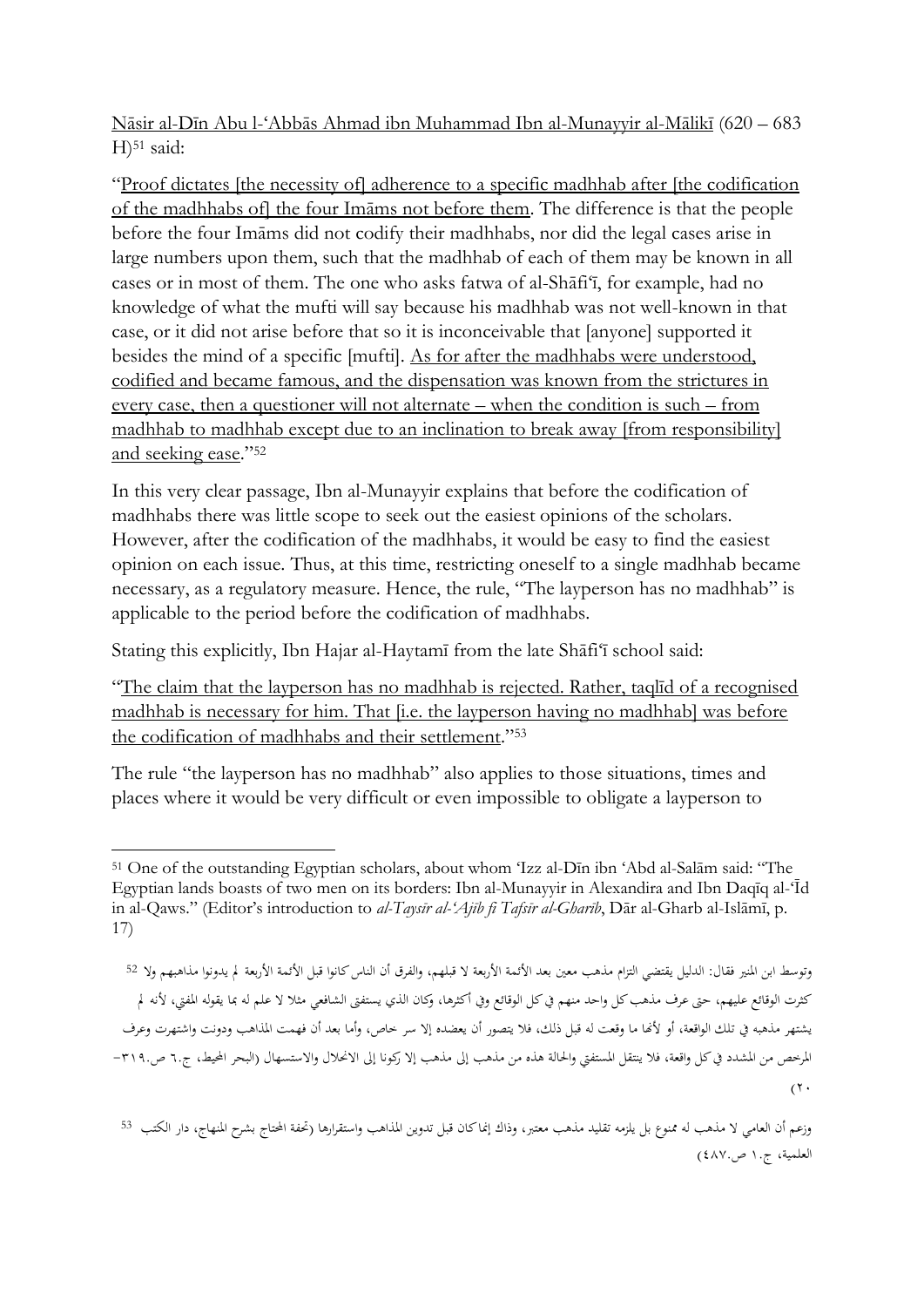adhere to a single madhhab, due to complete ignorance or lack of access to all the positions of one madhhab. Some of the later scholars have mentioned this.<sup>54</sup>

However, in normal circumstances, due to the reasons that have been explained, a layperson must adhere to a single madhhab in all its rulings.

# **Conclusion**

There are strong positions in all four madhhabs on the obligation to restrict oneself to a single madhhab. Major scholars from the fifth century of Hijrah quoted consensus on this ruling. The reasons for the ruling have been explained in detail above, and will be summarised below. The scholars who in the present time strictly uphold this view are, therefore, completely justified in doing so.

There were certainly a number of latter-day scholars that tended towards the view of unrestricted taqlīd. The primary reason for this is that some influential scholars supported this opinion after the earlier consensus in opposition to it. Examples include al-Nawawī, al-Qarāfī, Ibn al-Humām and Ibn Taymiyyah. However, as mentioned earlier in the brief discussion on *tatabbu' al-rukhas*, the personal opinions of later scholars cannot supersede an earlier consensus, nor can they form the basis of the official position of the respective schools when the situation under question has remained unchanged.

Moreover, the scholars who give permission for unrestricted taqlīd generally accept the consensus on the prohibitions of *tatabbu' al-rukhas*, following desires and talfīq. Since it is almost impossible to keep the common people from falling into these patterns, the scholars of the present time who support this view should, based on the principle of closing the avenues to impermissible ends (*sadd al-dharā'i'*), put effective measures to avoid these unwanted outcomes. This can only be achieved by limiting them to choose the opinions of a single madhhab.

# **Summary of Main Points**

- Before the codification of the madhhabs, in approximately the first three centuries of Islām, the common Muslim was permitted to accept the opinions of multiple mujtahids.
- The reason for this is that the common Muslim did not have access to a complete codified set of laws from any single person or school at this time, so it was not generally possible to follow a single mujtahid or school.
- Because different madhhabs with detailed rules on all chapters of jurisprudence were not yet codified or well-known, an opinion the common Muslim was exposed to was probably the only opinion on that issue he would know. Hence, he would rarely have the option to select between different viewpoints on single

قال عن العلامة أبي بكر بن أبي قاسم الأهدل: وما أفتى به من أن العامي لا مذهب له معين تكاد أن تتعين الفتوى به في حق العوام في هذه الأزمنة، وإن 54 كان عن املتأخرين املصحح من أنه جيب عليه التزام مذهب معني، لكن من خرب حال العوام يف هذا الزمان، سيما أهل البوادي منهم، جزم بأن تكليفهم التزام مذهب معين قريب من المستحيل (مختصر الفوائد المكية، دار البشائر الإسلامية، ص٨٠)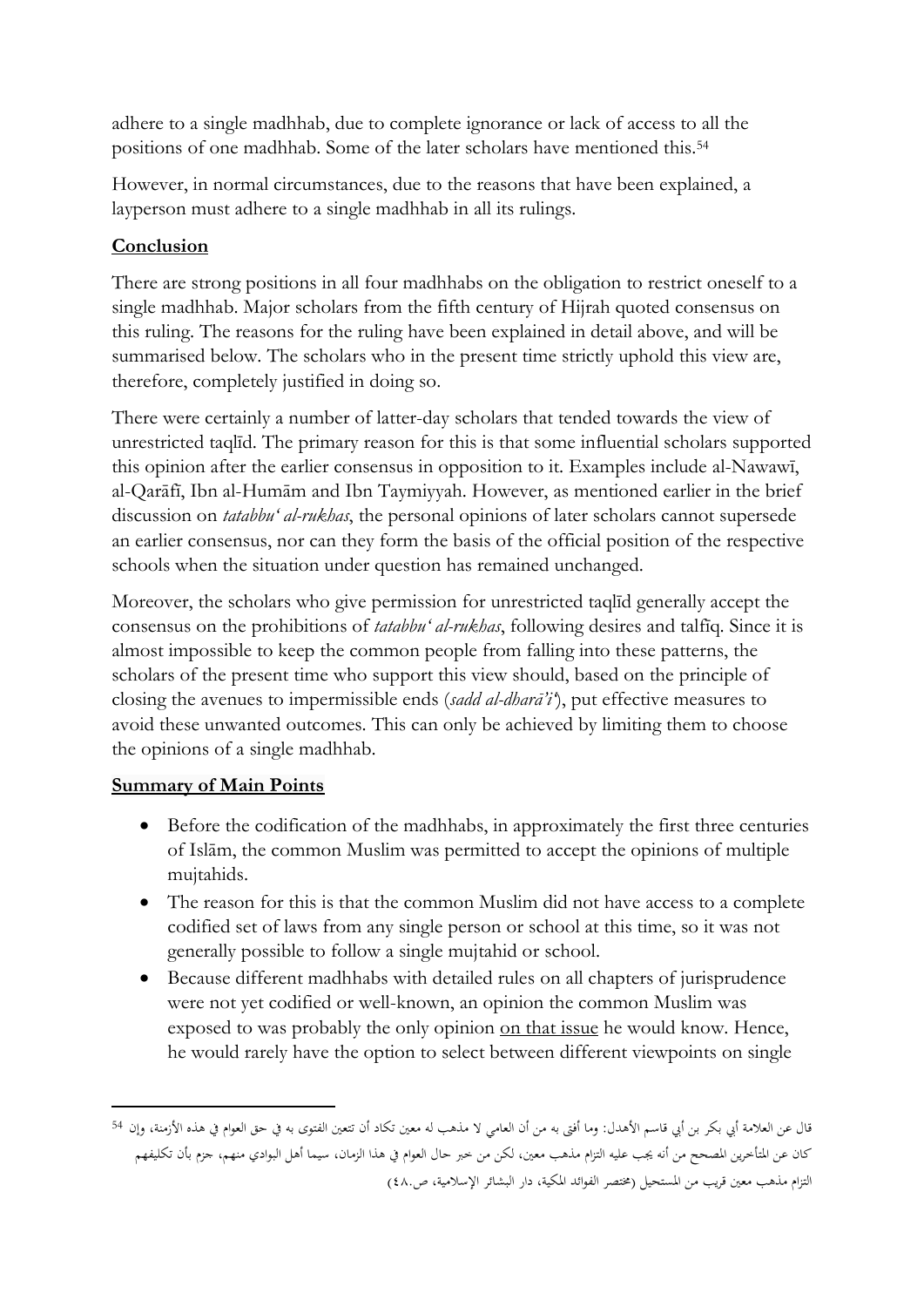issues, making it nearly impossible for him to seek out the easiest opinions from amongst the available views of mujtahid scholars and follow his desires.

- After the codification of the madhhabs in approximately the fourth century of Hijrah, it became necessary for a common Muslim to restrict himself to a single madhhab which he believes to be more correct in relation to the other madhhabs
- The reasons for this is that:
	- o Firstly, each madhhab was comprehensive and complete, dealing with all the subsidiaries of Islāmic law, so unlike the early period, there was no need to refer to multiple mujtahids or madhhabs
	- o Secondly, if given the option to select from the different madhhabs in single issues, the common Muslim would be freed of religious obligation (*taklīf*) and will be free to base his decisions on his whims and desires, by seeking out the easiest opinion from each school.
	- o Thirdly, if a layperson follows multiple madhhabs in different rulings, the consequence will be a hotchpotch of legal rulings, many of which are based on conflicting juristic principles, resulting in a methodological contradiction in the outcome, even if not obviously apparent
	- o Fourthly, a muqallid's reasoning is limited to investigating which madhhab or mujtahid he feels is superior, and he does not have the right or ability to adjudicate between them on individual issues; thus, if he were to choose from different madhhabs without necessity, it would be based on following desires, even if the muqallid does not realise it or believe so
	- o Fifthly, given this option, a muqallid may be led to select opinions outside of the established madhhabs that are shadhdh
	- o Sixthly, a muqallid may not be able to observe the conditions of the different madhhabs he is following in a single case, resulting in talfīq
- Major early scholars across all madhhabs before the sixth century of Hijrah have corroborated each of these points, with Qādī 'Iyād and al-Ghazālī having quoted consensus on the obligation of adhering to a single madhhab
- The opinion of some later scholars in contravention to this, when the situation has remained the same since the consensus of the early scholars, is rejected
- Since there is no need to follow multiple madhhabs in this period, and there is a potential for major repercussions – prohibited by consensus – if it is permitted, it behooves all scholars to give the verdict of the obligation of restricting one's taqlīd to a single madhhab, on the basis of prudence and practicality, and closing the avenues to unwanted ends
- When some early scholars spoke of a layperson "having choice" (which was stated even by some of those scholars who obligated restricted taqlīd) or "having no madhhab", they refer to the times and scenarios where these are applicable, such as:
	- o If a muqallid has not yet selected a madhhab, or is in such a position that he does not have full access to any single madhhab, he may take fatwa from a scholar of any madhhab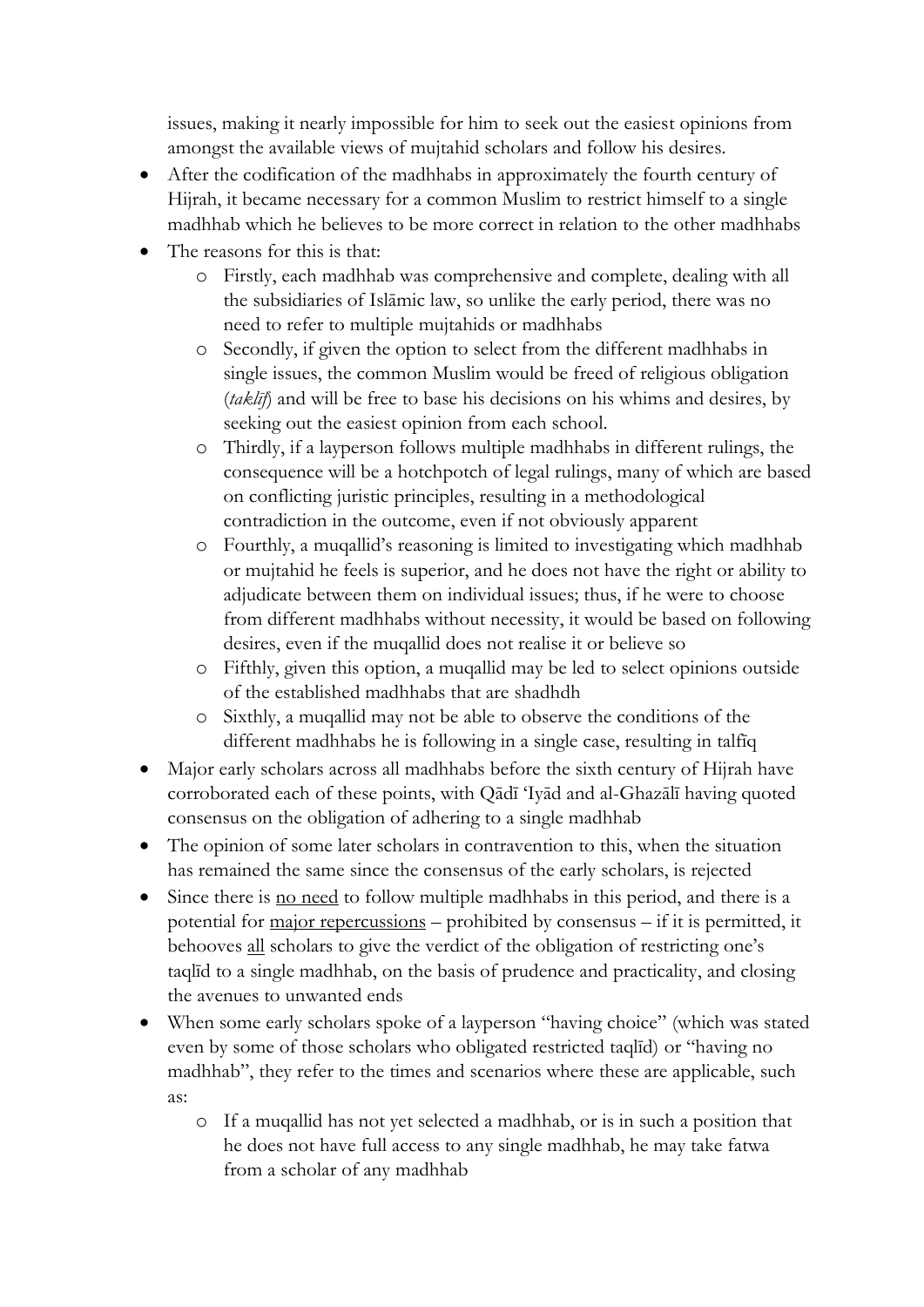- o A muqallid of a particular madhhab in some situations has the choice of accepting different fatwa positions within his school
- o The layperson in the era before the codification of madhhabs had no madhhab for the reasons outlined earlier

```
سبحنك اللهم وحبمدك، أشهد أن ال إله إال أنت، أستغفرك وأتوب إليك
```